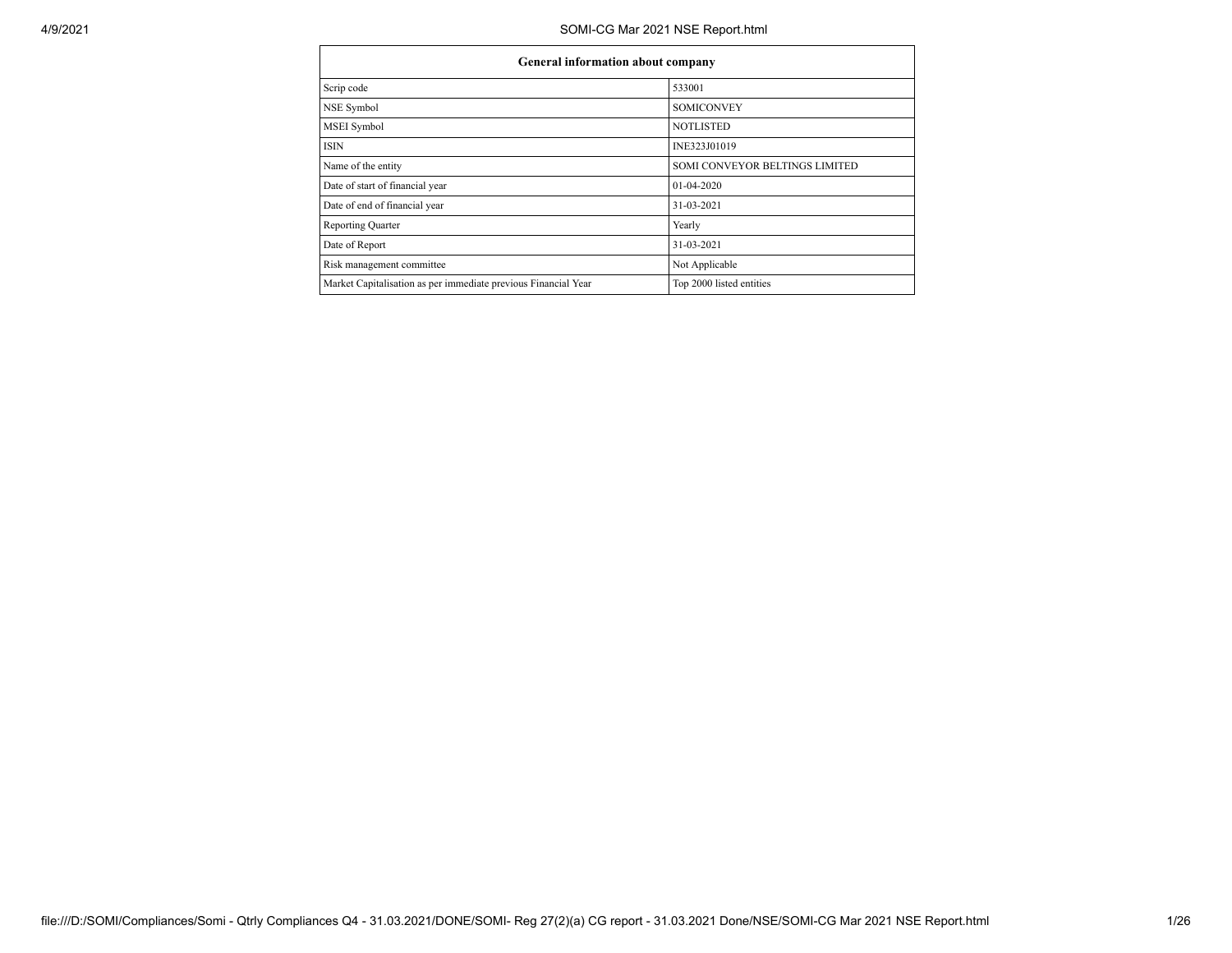|                |                                      |                                                                |            |            |                                                |                            |                               |                          |                                                                                                      |                                             | <b>Annexure I</b>                        |                                                          |                      |                                            |                                                                                                                                                |                                                                                                                                                                      |                                                                                                                                                                          |                                                                                                                                                                                                            |                                      |                                             |
|----------------|--------------------------------------|----------------------------------------------------------------|------------|------------|------------------------------------------------|----------------------------|-------------------------------|--------------------------|------------------------------------------------------------------------------------------------------|---------------------------------------------|------------------------------------------|----------------------------------------------------------|----------------------|--------------------------------------------|------------------------------------------------------------------------------------------------------------------------------------------------|----------------------------------------------------------------------------------------------------------------------------------------------------------------------|--------------------------------------------------------------------------------------------------------------------------------------------------------------------------|------------------------------------------------------------------------------------------------------------------------------------------------------------------------------------------------------------|--------------------------------------|---------------------------------------------|
|                |                                      | Annexure I to be submitted by listed entity on quarterly basis |            |            |                                                |                            |                               |                          |                                                                                                      |                                             |                                          |                                                          |                      |                                            |                                                                                                                                                |                                                                                                                                                                      |                                                                                                                                                                          |                                                                                                                                                                                                            |                                      |                                             |
|                | I. Composition of Board of Directors |                                                                |            |            |                                                |                            |                               |                          |                                                                                                      |                                             |                                          |                                                          |                      |                                            |                                                                                                                                                |                                                                                                                                                                      |                                                                                                                                                                          |                                                                                                                                                                                                            |                                      |                                             |
|                |                                      |                                                                |            |            |                                                |                            |                               |                          | Disclosure of notes on composition of board of directors explanatory                                 |                                             |                                          |                                                          |                      |                                            |                                                                                                                                                |                                                                                                                                                                      |                                                                                                                                                                          |                                                                                                                                                                                                            |                                      |                                             |
|                |                                      |                                                                |            |            |                                                |                            |                               |                          |                                                                                                      |                                             |                                          | Wether the listed entity has a Regular Chairperson   Yes |                      |                                            |                                                                                                                                                |                                                                                                                                                                      |                                                                                                                                                                          |                                                                                                                                                                                                            |                                      |                                             |
|                |                                      |                                                                |            |            |                                                |                            |                               |                          |                                                                                                      |                                             |                                          | Whether Chairperson is related to MD or CEO   Yes        |                      |                                            |                                                                                                                                                |                                                                                                                                                                      |                                                                                                                                                                          |                                                                                                                                                                                                            |                                      |                                             |
| Sr             | Title<br>(Mr)<br>Ms)                 | Name of the<br>Director                                        | PAN        | <b>DIN</b> | Category 1<br>of directors                     | Category 2<br>of directors | Category<br>3 of<br>directors | Date<br>of<br>Birth      | Whether<br>special<br>resolution<br>passed?<br>[Refer Reg.<br>$17(1A)$ of<br>Listing<br>Regulations] | Date of<br>passing<br>special<br>resolution | <b>Initial Date</b><br>of<br>appointment | Date of Re-<br>appointment                               | Date of<br>cessation | Tenure<br>of<br>director<br>(in<br>months) | No of<br>Directorship<br>in listed<br>entities<br>including<br>this listed<br>entity (Refer<br>Regulation<br>17A of<br>Listing<br>Regulations) | No of<br>Independent<br>Directorship<br>in listed<br>entities<br>including<br>this listed<br>entity<br>(Refer<br>Regulation<br>$17A(1)$ of<br>Listing<br>Regulations | Number of<br>memberships<br>in Audit/<br>Stakeholder<br>Committee(s)<br>including this<br>listed entity<br>(Refer<br>Regulation<br>$26(1)$ of<br>Listing<br>Regulations) | No of post<br>of<br>Chairperson<br>in Audit/<br>Stakeholder<br>Committee<br>held in listed<br>entities<br>including<br>this listed<br>entity (Refer<br>Regulation<br>$26(1)$ of<br>Listing<br>Regulations) | Notes for<br>not<br>providing<br>PAN | Notes for<br>not<br>providing<br><b>DIN</b> |
|                | Mr                                   | <b>OM</b><br><b>PRAKASH</b><br><b>BHANSALI</b>                 | AAYPB9950G | 00351846   | Executive<br>Director                          | Chairperson MD             |                               | $10-$<br>$01 -$<br>1954  | NA                                                                                                   |                                             | 16-06-2000                               | 29-09-2017                                               |                      |                                            |                                                                                                                                                | $\Omega$                                                                                                                                                             | $\Omega$                                                                                                                                                                 | $\Omega$                                                                                                                                                                                                   |                                      |                                             |
| $\overline{c}$ | Mr                                   | <b>VIMAL</b><br><b>BHANSALI</b>                                | ADDPB0794Q | 00351851   | Executive<br>Director                          | Not<br>Applicable          |                               | $19-$<br>$07 -$<br>1979  | <b>NA</b>                                                                                            |                                             | 16-06-2000                               | 29-09-2017                                               |                      |                                            |                                                                                                                                                | $\Omega$                                                                                                                                                             |                                                                                                                                                                          | $\Omega$                                                                                                                                                                                                   |                                      |                                             |
| $\overline{3}$ | Mr                                   | <b>GAURAV</b><br><b>BHNSALI</b>                                | ADDPB0795R | 00351860   | Executive<br>Director                          | Not<br>Applicable          |                               | $29 -$<br>$07 -$<br>1980 | <b>NA</b>                                                                                            |                                             | 16-06-2000                               | 29-09-2017                                               |                      |                                            |                                                                                                                                                | $\Omega$                                                                                                                                                             |                                                                                                                                                                          | $\Omega$                                                                                                                                                                                                   |                                      |                                             |
| $\overline{4}$ | Mr                                   | <b>MAHENDRA</b><br><b>RAKHECHA</b>                             | ABBPR6748N | 00648532   | Non-<br>Executive -<br>Independent<br>Director | Not<br>Applicable          |                               | $17 -$<br>$06 -$<br>1968 | <b>NA</b>                                                                                            |                                             | 30-09-2006                               | $01 - 10 - 2020$                                         |                      | 174                                        |                                                                                                                                                |                                                                                                                                                                      | $\overline{2}$                                                                                                                                                           |                                                                                                                                                                                                            |                                      |                                             |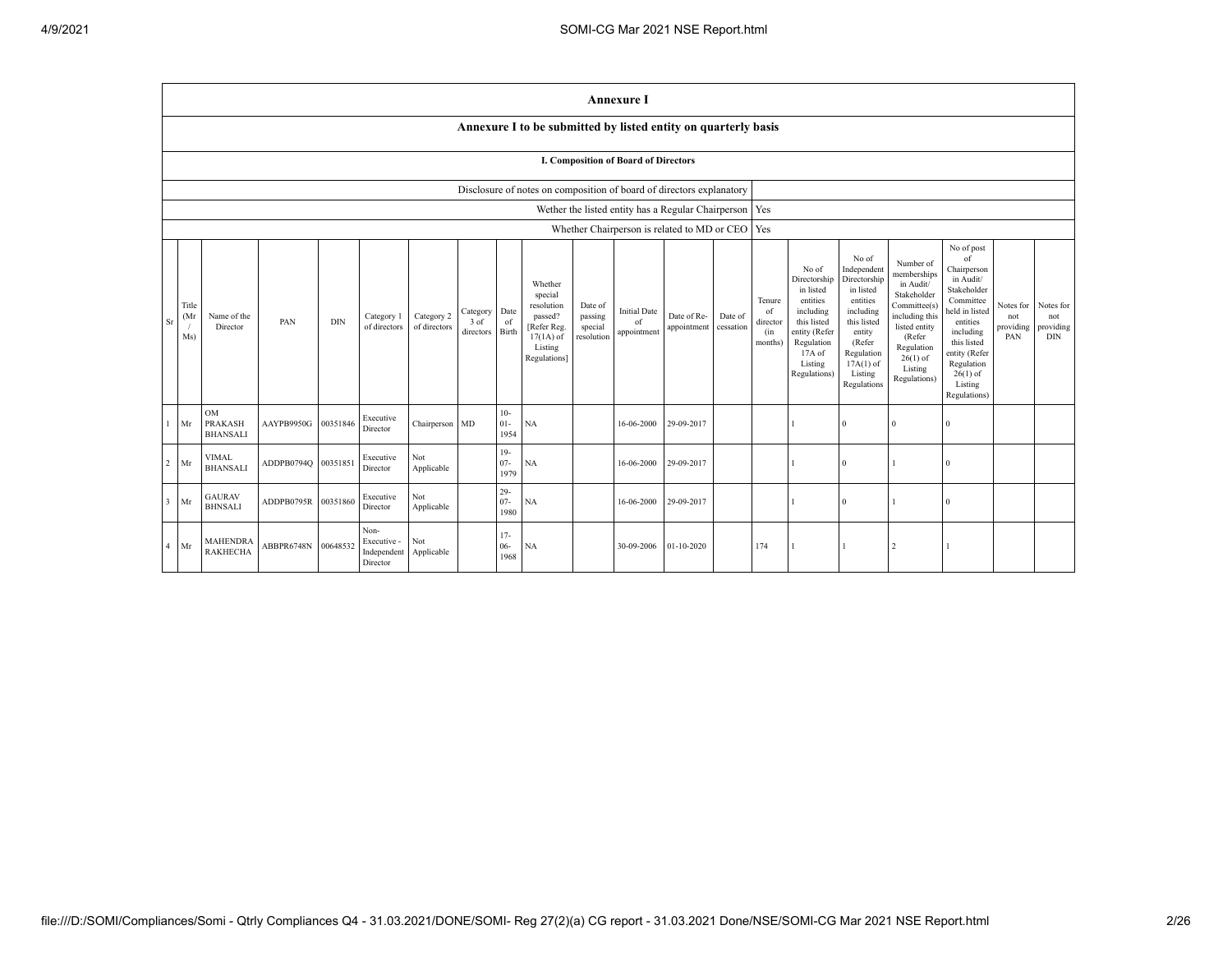|                           | I. Composition of Board of Directors                                 |                     |            |                                                |                               |                               |                          |                                                                                                     |                                             |                                          |                            |                      |                                            |                                                                                                                                                |                                                                                                                                                                      |                                                                                                                                                                          |                                                                                                                                                                                                            |                                      |                                             |
|---------------------------|----------------------------------------------------------------------|---------------------|------------|------------------------------------------------|-------------------------------|-------------------------------|--------------------------|-----------------------------------------------------------------------------------------------------|---------------------------------------------|------------------------------------------|----------------------------|----------------------|--------------------------------------------|------------------------------------------------------------------------------------------------------------------------------------------------|----------------------------------------------------------------------------------------------------------------------------------------------------------------------|--------------------------------------------------------------------------------------------------------------------------------------------------------------------------|------------------------------------------------------------------------------------------------------------------------------------------------------------------------------------------------------------|--------------------------------------|---------------------------------------------|
|                           | Disclosure of notes on composition of board of directors explanatory |                     |            |                                                |                               |                               |                          |                                                                                                     |                                             |                                          |                            |                      |                                            |                                                                                                                                                |                                                                                                                                                                      |                                                                                                                                                                          |                                                                                                                                                                                                            |                                      |                                             |
|                           | Wether the listed entity has a Regular Chairperson                   |                     |            |                                                |                               |                               |                          |                                                                                                     |                                             |                                          |                            |                      |                                            |                                                                                                                                                |                                                                                                                                                                      |                                                                                                                                                                          |                                                                                                                                                                                                            |                                      |                                             |
| Title<br>(Mr<br>Sr<br>Ms) | Name of the<br>Director                                              | PAN                 | <b>DIN</b> | Category 1<br>of directors                     | Category 2<br>of<br>directors | Category<br>3 of<br>directors | Date<br>of<br>Birth      | Whether<br>special<br>resolution<br>passed?<br>Refer Reg.<br>$17(1A)$ of<br>Listing<br>Regulations] | Date of<br>passing<br>special<br>resolution | <b>Initial Date</b><br>of<br>appointment | Date of Re-<br>appointment | Date of<br>cessation | Tenure<br>of<br>director<br>(in<br>months) | No of<br>Directorship<br>in listed<br>entities<br>including<br>this listed<br>entity (Refer<br>Regulation<br>17A of<br>Listing<br>Regulations) | No of<br>Independent<br>Directorship<br>in listed<br>entities<br>including<br>this listed<br>entity<br>(Refer<br>Regulation<br>$17A(1)$ of<br>Listing<br>Regulations | Number of<br>memberships<br>in Audit/<br>Stakeholder<br>Committee(s)<br>including this<br>listed entity<br>(Refer<br>Regulation<br>$26(1)$ of<br>Listing<br>Regulations) | No of post<br>of<br>Chairperson<br>in Audit/<br>Stakeholder<br>Committee<br>held in listed<br>entities<br>including<br>this listed<br>entity (Refer<br>Regulation<br>$26(1)$ of<br>Listing<br>Regulations) | Notes for<br>not<br>providing<br>PAN | Notes for<br>not<br>providing<br><b>DIN</b> |
| $5$ Mr                    | YOGESH<br><b>MAHESHWARI</b>                                          | AAQPM6696N 01202089 |            | Non-<br>Executive -<br>Independent<br>Director | Not<br>Applicable             |                               | $07 -$<br>$05 -$<br>1959 | NA                                                                                                  |                                             | 10-01-2007                               | 01-10-2020                 |                      | 171                                        |                                                                                                                                                |                                                                                                                                                                      |                                                                                                                                                                          |                                                                                                                                                                                                            |                                      |                                             |
| Ms<br>6                   | <b>SURBHI</b><br><b>RATHI</b>                                        | ARIPR4034N          | 07115169   | Non-<br>Executive -<br>Independent<br>Director | Not<br>Applicable             |                               | $02 -$<br>$10-$<br>1988  | NA                                                                                                  |                                             | 28-03-2015                               | $01 - 10 - 2020$           |                      | 72                                         |                                                                                                                                                |                                                                                                                                                                      | $\Omega$                                                                                                                                                                 | $\Omega$                                                                                                                                                                                                   |                                      |                                             |
| Mr                        | <b>SANTOSH</b><br><b>KUMAR JOSHI</b>                                 | AFNPJ3708E          | 08950339   | Non-<br>Executive -<br>Independent<br>Director | Not<br>Applicable             |                               | $30 -$<br>$01-$<br>1974  | <b>NA</b>                                                                                           |                                             | 22-02-2021                               | 22-02-2021                 |                      |                                            |                                                                                                                                                |                                                                                                                                                                      |                                                                                                                                                                          |                                                                                                                                                                                                            |                                      |                                             |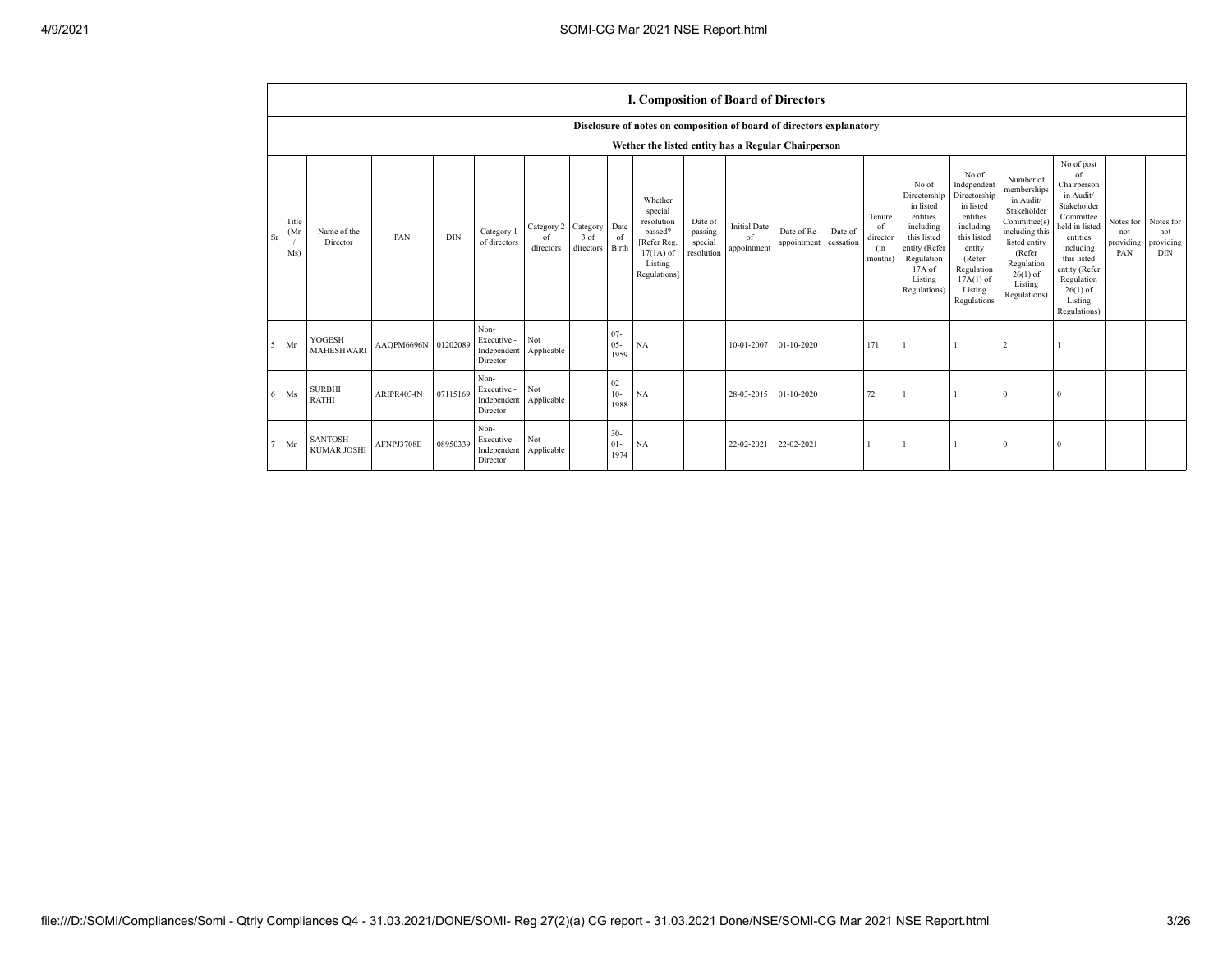|           | <b>Audit Committee Details</b> |                                    |                                                             |             |                  |  |  |
|-----------|--------------------------------|------------------------------------|-------------------------------------------------------------|-------------|------------------|--|--|
|           |                                |                                    | Whether the Audit Committee has a Regular Chairperson   Yes |             |                  |  |  |
| <b>Sr</b> | <b>DIN</b><br>Number           | Date of<br>Appointment             | Date of<br>Cessation                                        | Remarks     |                  |  |  |
|           | 00648532                       | <b>MAHENDRA</b><br><b>RAKHECHA</b> | Non-Executive - Independent<br>Director                     | Chairperson | 12-02-2014       |  |  |
|           | 00351860                       | <b>GAURAV BHANSALI</b>             | <b>Executive Director</b>                                   | Member      | 12-02-2014       |  |  |
|           | 01202089                       | YOGESH<br><b>MAHESHWARI</b>        | Non-Executive - Independent<br>Director                     | Member      | $01 - 12 - 2020$ |  |  |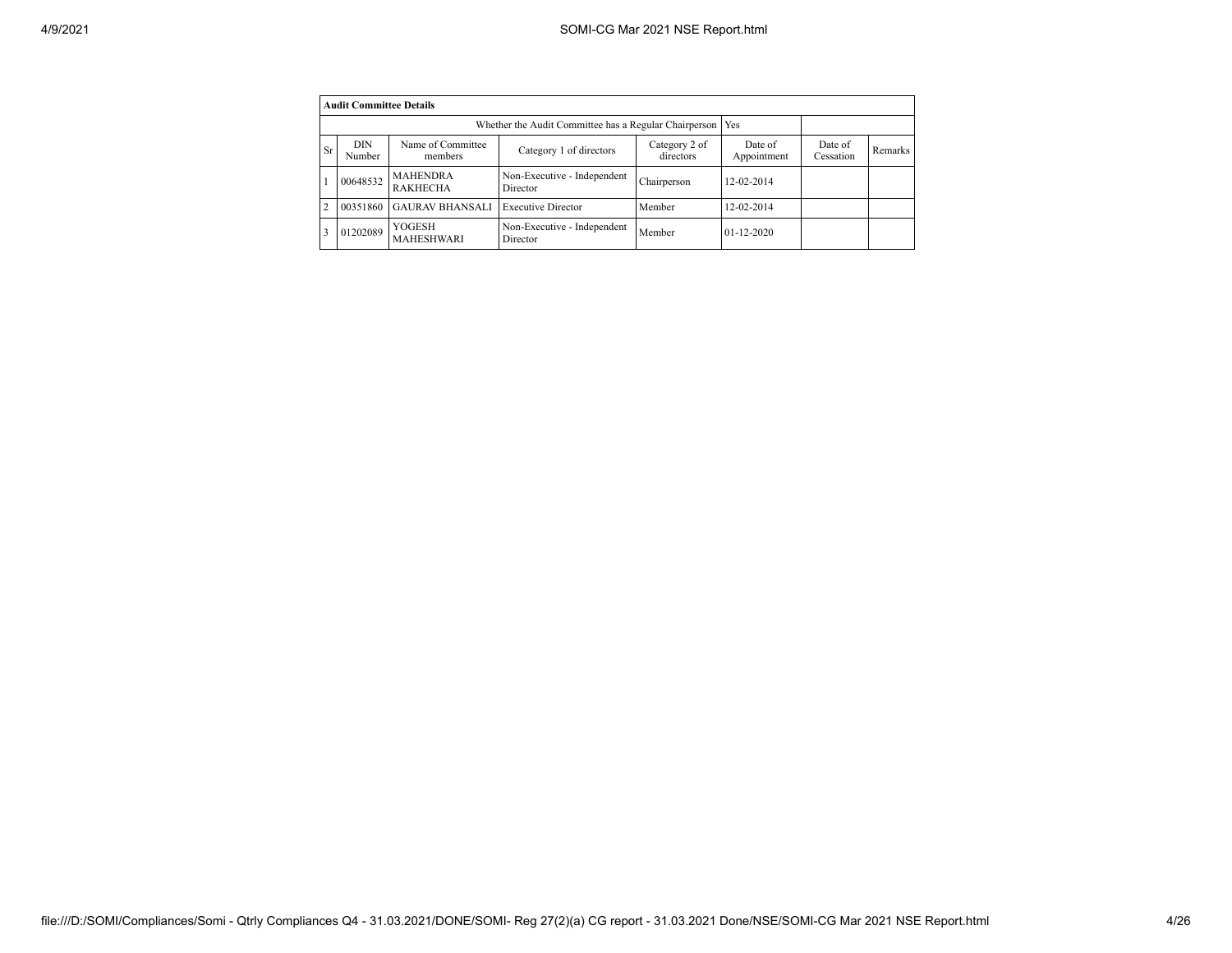|                |                      | Nomination and remuneration committee |                                                                             |                        |                      |            |  |
|----------------|----------------------|---------------------------------------|-----------------------------------------------------------------------------|------------------------|----------------------|------------|--|
|                |                      |                                       | Whether the Nomination and remuneration committee has a Regular Chairperson |                        | Yes                  |            |  |
| Sr             | <b>DIN</b><br>Number | Name of Committee<br>members          | Category 2 of<br>directors                                                  | Date of<br>Appointment | Date of<br>Cessation | Remarks    |  |
|                | 01202089             | <b>YOGESH</b><br><b>MAHESHWARI</b>    | Non-Executive - Independent<br>Director                                     | Chairperson            | 14-08-2014           |            |  |
| $\overline{2}$ | 00648532             | <b>MAHENDRA</b><br><b>RAKHECHA</b>    | Non-Executive - Independent<br>Director                                     | Member                 | 14-08-2014           |            |  |
| 3              | 07115169             | <b>SURBHI RATHI</b>                   | Non-Executive - Independent<br>Director                                     | Member                 | $01 - 12 - 2020$     | 06-03-2021 |  |
| $\overline{4}$ | 08950339             | <b>SANTOSH KUMAR</b><br><b>JOSHI</b>  | Non-Executive - Independent<br>Director                                     | Member                 | $06-03-2021$         |            |  |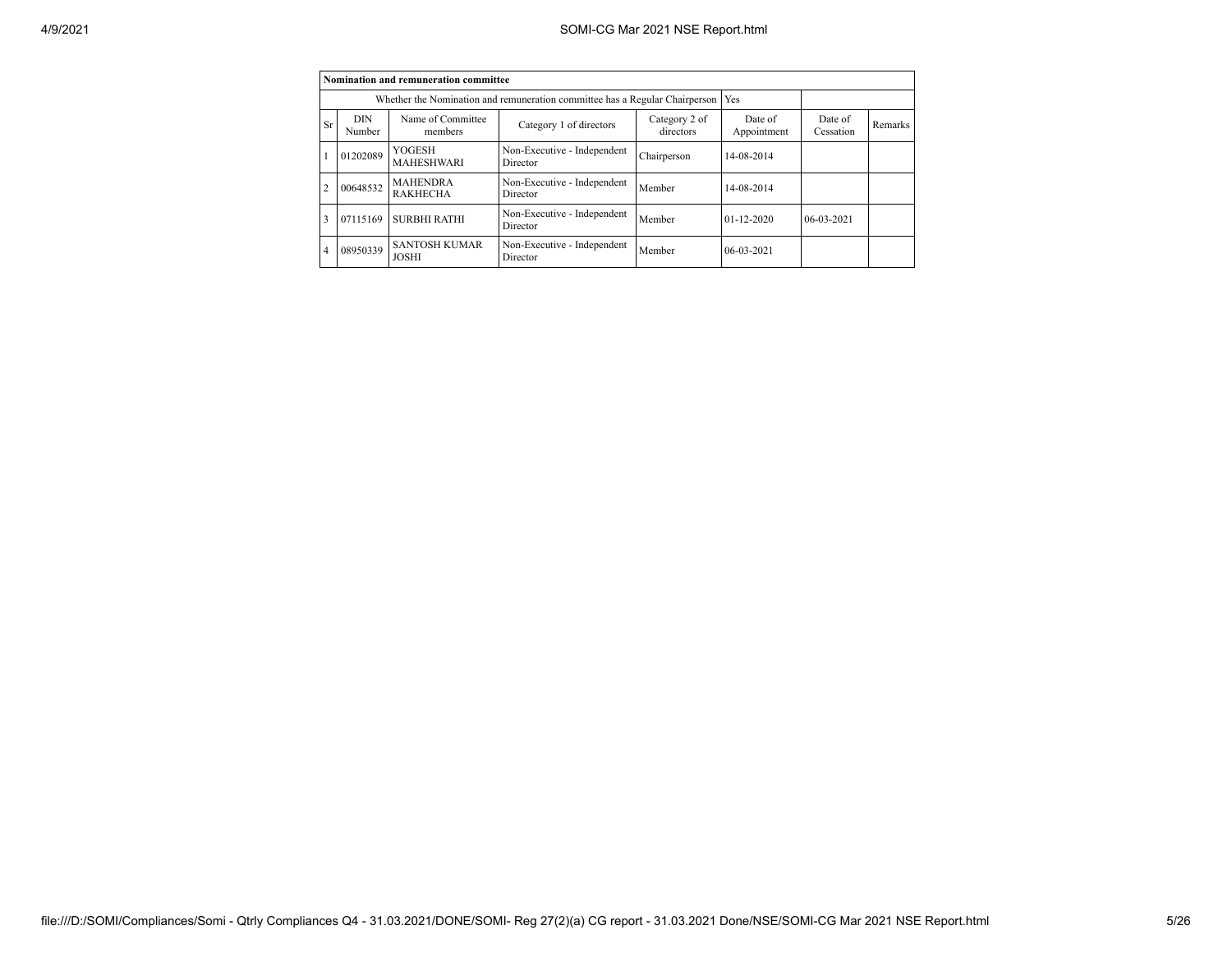|                | <b>Stakeholders Relationship Committee</b> |                                                                                 |                                         |             |                  |  |  |  |  |  |  |  |  |  |
|----------------|--------------------------------------------|---------------------------------------------------------------------------------|-----------------------------------------|-------------|------------------|--|--|--|--|--|--|--|--|--|
|                |                                            | Whether the Stakeholders Relationship Committee has a Regular Chairperson   Yes |                                         |             |                  |  |  |  |  |  |  |  |  |  |
| <b>Sr</b>      | <b>DIN</b><br>Number                       | Date of<br>Cessation                                                            | Remarks                                 |             |                  |  |  |  |  |  |  |  |  |  |
|                | 01202089                                   | YOGESH<br><b>MAHESHWARI</b>                                                     | Non-Executive - Independent<br>Director | Chairperson | $01 - 12 - 2020$ |  |  |  |  |  |  |  |  |  |
| $\overline{2}$ | 00351851                                   | VIMAL BHANSALI                                                                  | <b>Executive Director</b>               | Member      | 14-08-2014       |  |  |  |  |  |  |  |  |  |
| 3              | 00648532                                   | <b>MAHENDRA</b><br><b>RAKHECHA</b>                                              | Non-Executive - Independent<br>Director | Member      | 14-08-2014       |  |  |  |  |  |  |  |  |  |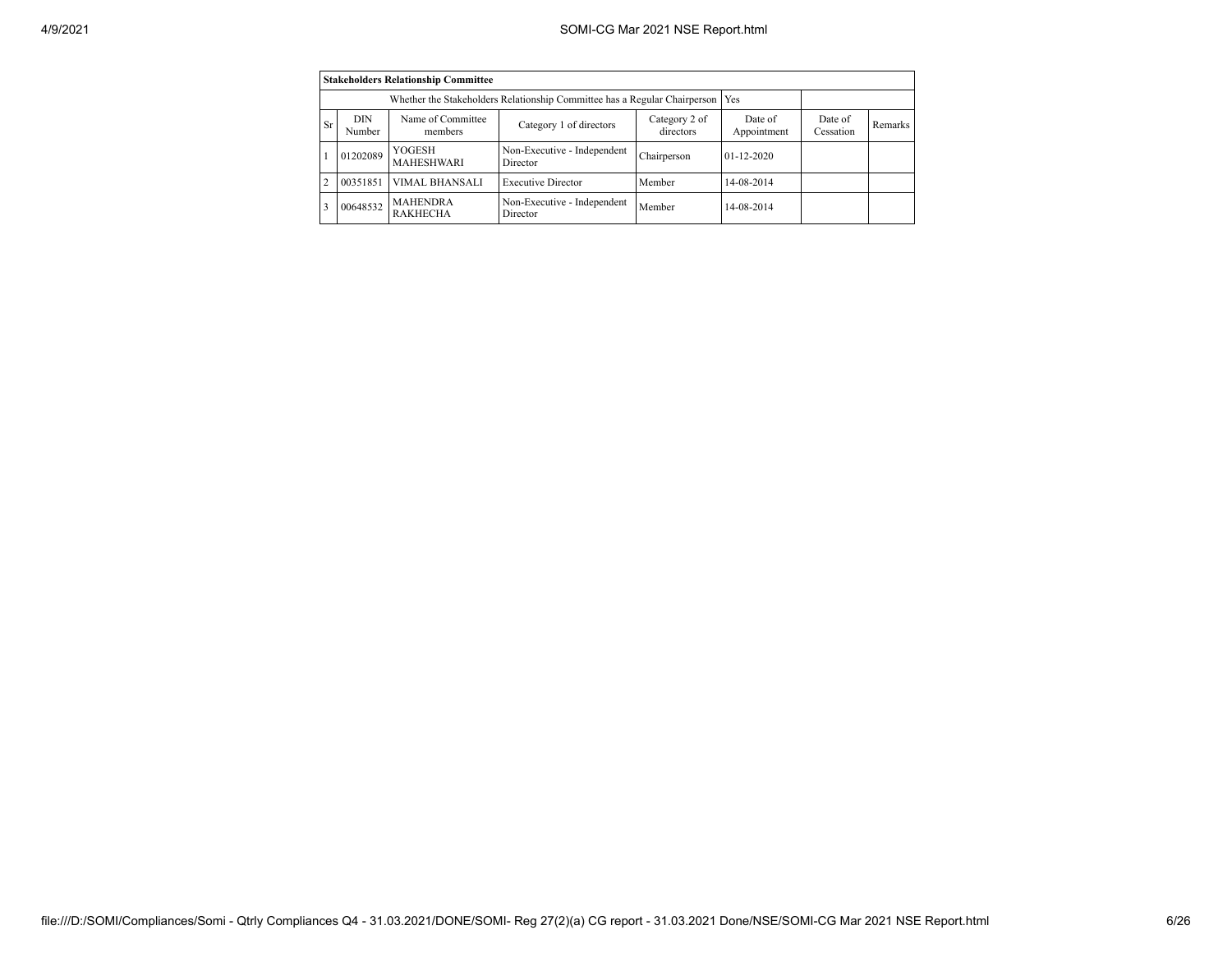|               | <b>Risk Management Committee</b> |                                                                 |                            |                            |                        |                      |                |  |  |  |  |  |
|---------------|----------------------------------|-----------------------------------------------------------------|----------------------------|----------------------------|------------------------|----------------------|----------------|--|--|--|--|--|
|               |                                  | Whether the Risk Management Committee has a Regular Chairperson |                            |                            |                        |                      |                |  |  |  |  |  |
| <sup>Sr</sup> | DIN<br>Number                    | Name of Committee<br>members                                    | Category 1 of<br>directors | Category 2 of<br>directors | Date of<br>Appointment | Date of<br>Cessation | <b>Remarks</b> |  |  |  |  |  |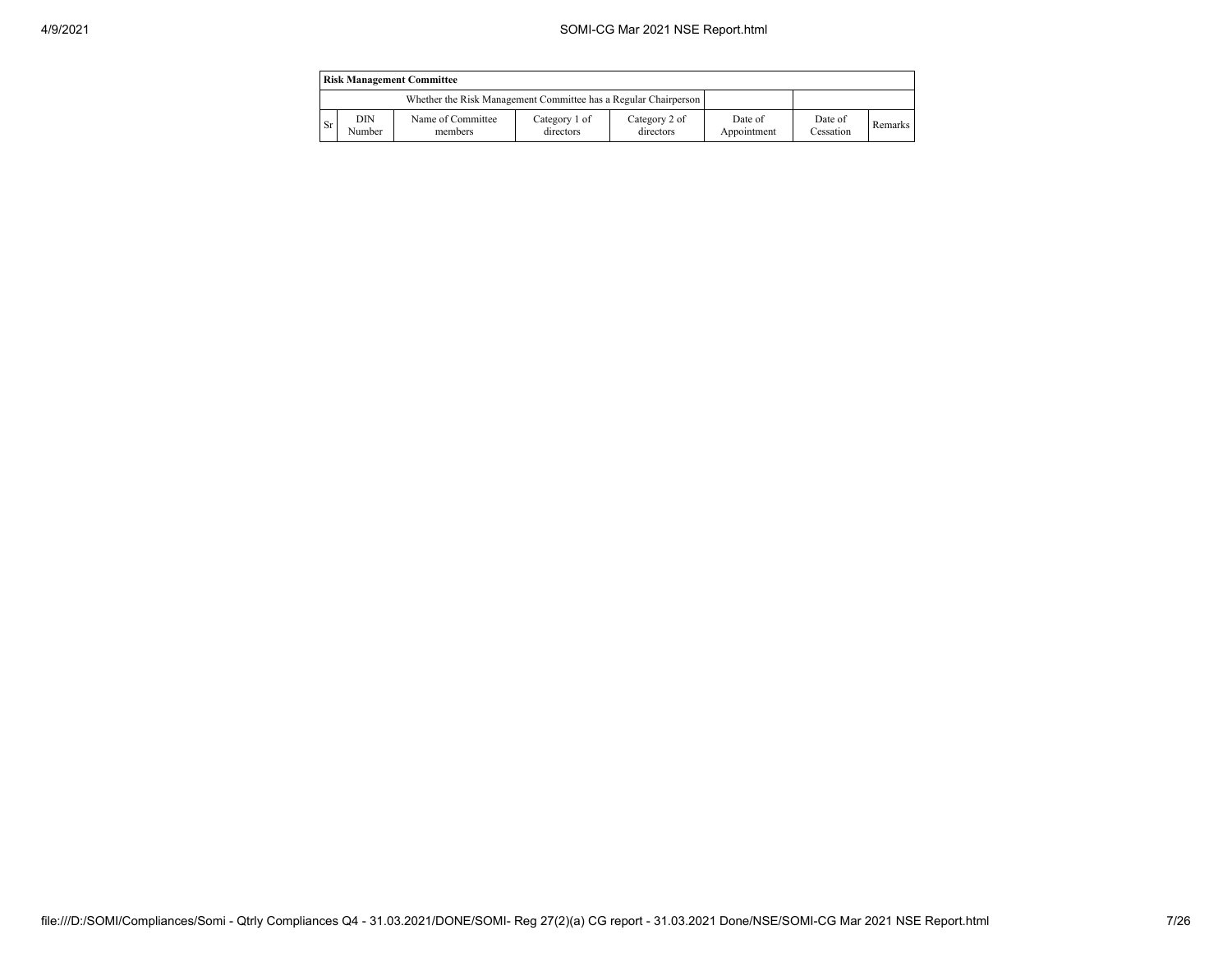|                |               | <b>Corporate Social Responsibility Committee</b> |                                                                                       |             |            |  |  |
|----------------|---------------|--------------------------------------------------|---------------------------------------------------------------------------------------|-------------|------------|--|--|
|                |               |                                                  | Whether the Corporate Social Responsibility Committee has a Regular Chairperson   Yes |             |            |  |  |
| <b>Sr</b>      | DIN<br>Number | Date of<br>Cessation                             | Remarks                                                                               |             |            |  |  |
|                | 00351846      | <b>OM PRAKASH</b><br><b>BHANSALI</b>             | <b>Executive Director</b>                                                             | Chairperson | 31-03-2015 |  |  |
| $\overline{2}$ | 00351851      | <b>VIMAL BHANSALI</b>                            | <b>Executive Director</b>                                                             | Member      | 31-03-2015 |  |  |
| 3              | 00648532      | <b>MAHENDRA</b><br><b>RAKHECHA</b>               | Non-Executive - Independent<br>Director                                               | Member      | 31-03-2015 |  |  |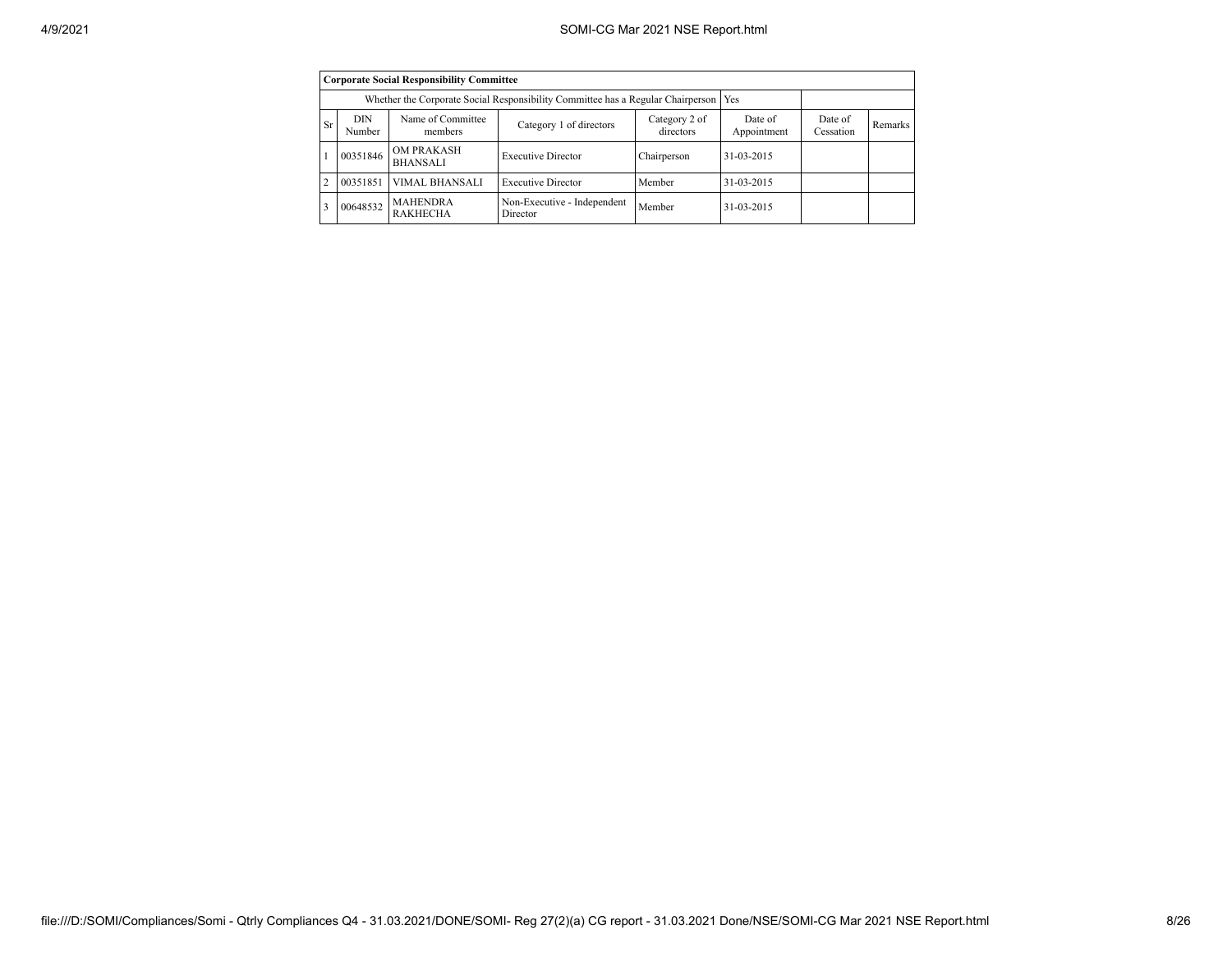| <b>Other Committee</b> |                                                                                                                         |  |  |
|------------------------|-------------------------------------------------------------------------------------------------------------------------|--|--|
|                        | Sr DIN Number Name of Committee members Name of other committee Category 1 of directors Category 2 of directors Remarks |  |  |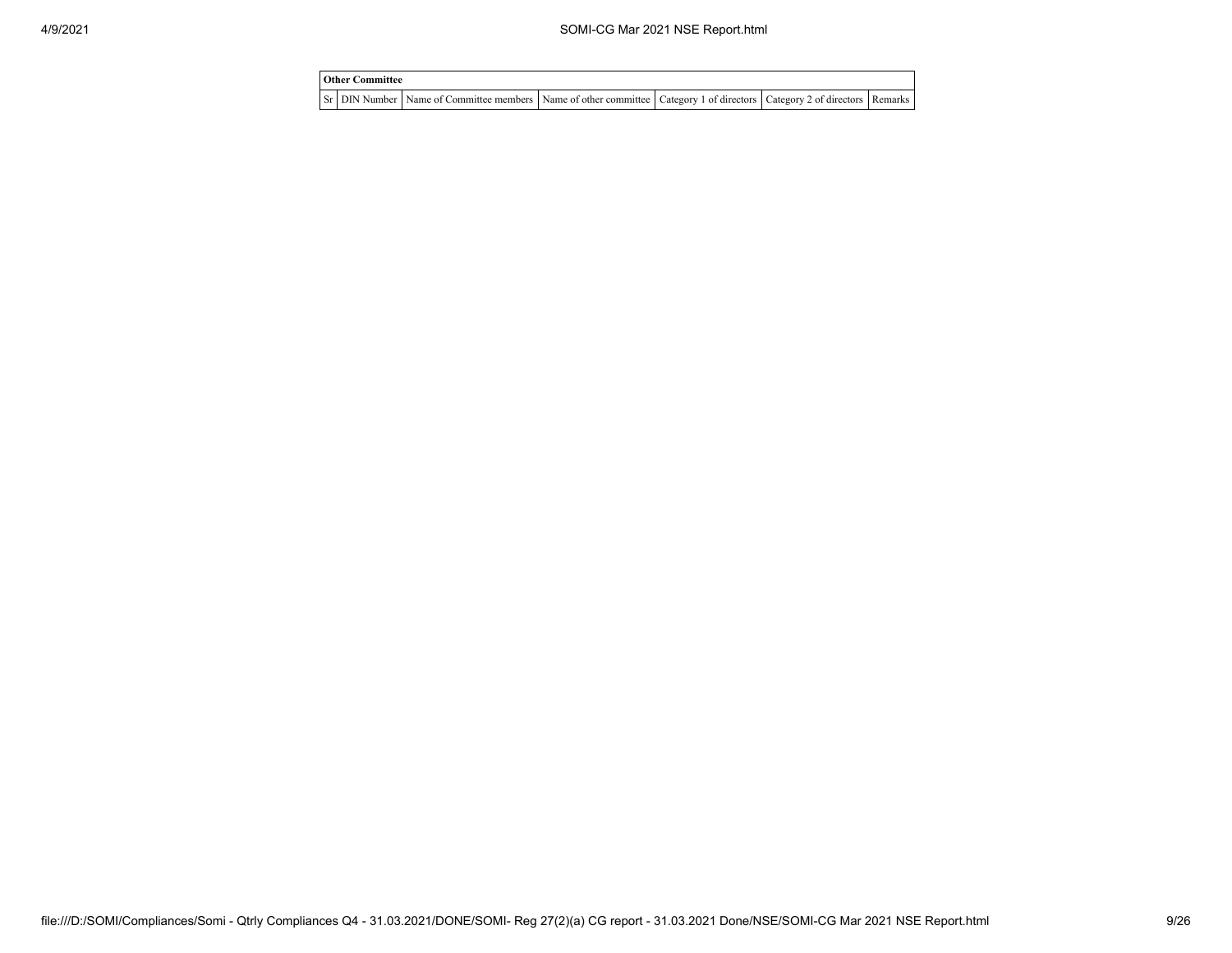## 4/9/2021 SOMI-CG Mar 2021 NSE Report.html

|                |                                                               |                                                               | Annexure 1                                                        |                                       |                                                     |                                    |                                                           |
|----------------|---------------------------------------------------------------|---------------------------------------------------------------|-------------------------------------------------------------------|---------------------------------------|-----------------------------------------------------|------------------------------------|-----------------------------------------------------------|
|                | <b>Annexure 1</b>                                             |                                                               |                                                                   |                                       |                                                     |                                    |                                                           |
|                | <b>III. Meeting of Board of Directors</b>                     |                                                               |                                                                   |                                       |                                                     |                                    |                                                           |
|                | Disclosure of notes on meeting of board of                    | directors explanatory                                         |                                                                   |                                       |                                                     |                                    |                                                           |
| Sr.            | $Date(s)$ of meeting<br>$(if any)$ in the<br>previous quarter | $Date(s)$ of<br>meeting (if any)<br>in the current<br>quarter | Maximum gap between<br>any two consecutive (in<br>number of days) | Notes for<br>not<br>providing<br>Date | Whether<br>requirement of<br>Ouorum met<br>(Yes/No) | Number of<br>Directors<br>present* | No. of Independent<br>Directors attending<br>the meeting* |
|                | $07-11-2020$                                                  |                                                               |                                                                   |                                       | Yes                                                 | 5                                  | $\overline{c}$                                            |
| $\overline{2}$ | $01 - 12 - 2020$                                              |                                                               | 23                                                                |                                       | Yes                                                 | 4                                  |                                                           |
| 3              |                                                               | 10-02-2021                                                    | 70                                                                |                                       | Yes                                                 | 5                                  | $\overline{c}$                                            |
| $\overline{4}$ |                                                               | 22-02-2021                                                    | 11                                                                |                                       | Yes                                                 | 5                                  | $\overline{2}$                                            |
| 5              |                                                               | 06-03-2021                                                    | 11                                                                |                                       | Yes                                                 | 5                                  | $\overline{2}$                                            |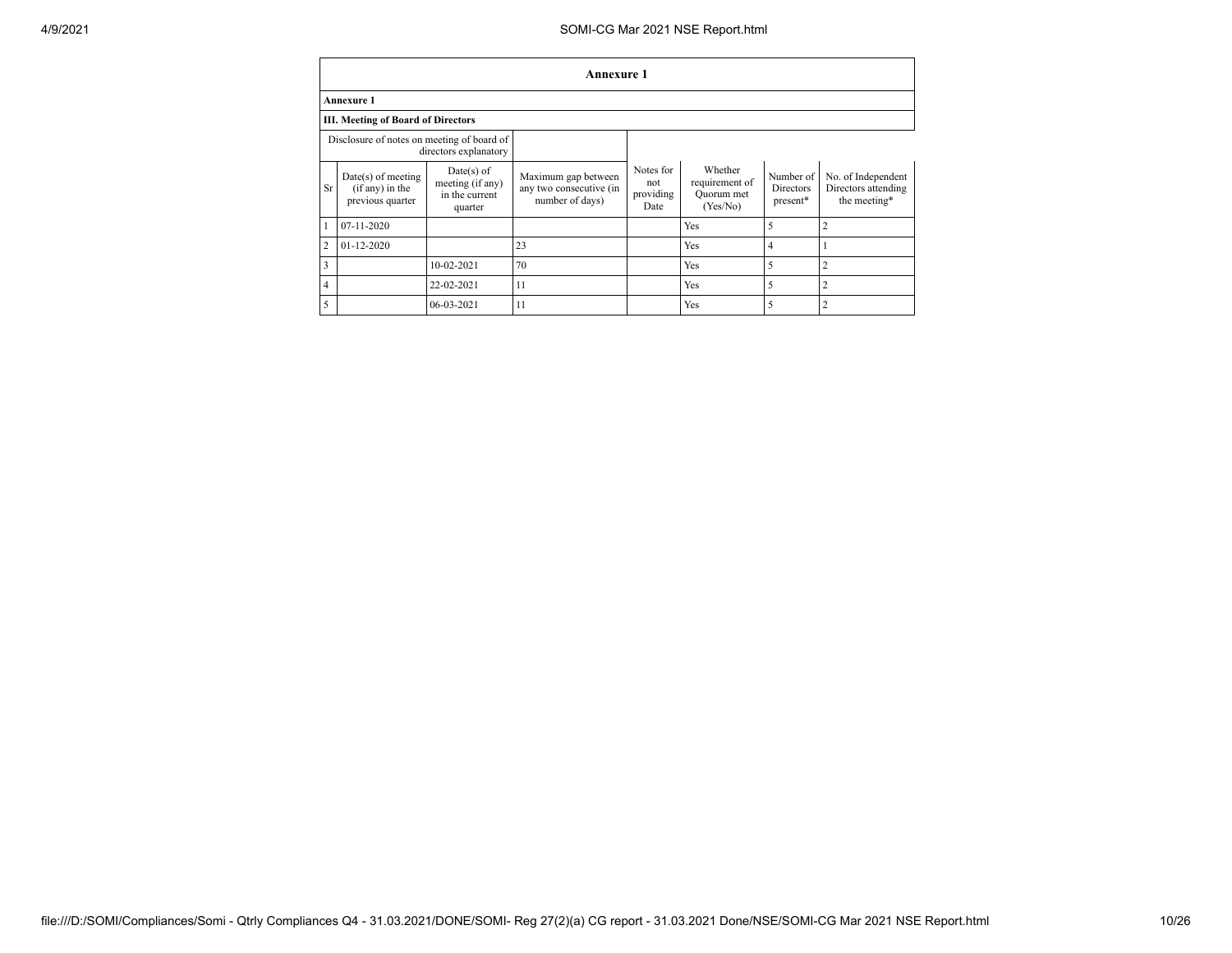|                | <b>Annexure 1</b>                                  |                                                                                                          |                                                                      |                               |                                       |                                                        |                                              |                                                                 |  |  |  |  |  |  |
|----------------|----------------------------------------------------|----------------------------------------------------------------------------------------------------------|----------------------------------------------------------------------|-------------------------------|---------------------------------------|--------------------------------------------------------|----------------------------------------------|-----------------------------------------------------------------|--|--|--|--|--|--|
|                | <b>IV. Meeting of Committees</b>                   |                                                                                                          |                                                                      |                               |                                       |                                                        |                                              |                                                                 |  |  |  |  |  |  |
|                |                                                    |                                                                                                          | Disclosure of notes on meeting of committees explanatory             |                               |                                       |                                                        |                                              |                                                                 |  |  |  |  |  |  |
| <b>Sr</b>      | Name of<br>Committee                               | Date(s) of meeting (Enter<br>dates of Previous quarter and<br>Current quarter in<br>chronological order) | Maximum gap<br>between any two<br>consecutive (in<br>number of days) | Name of<br>other<br>committee | Reson for<br>not<br>providing<br>date | Whether<br>requirement<br>of Quorum<br>met<br>(Yes/No) | Number<br>of<br><b>Directors</b><br>present* | No. of<br>Independent<br>Directors<br>attending the<br>meeting* |  |  |  |  |  |  |
|                | Audit<br>Committee                                 | 07-11-2020                                                                                               |                                                                      |                               |                                       | Yes                                                    | 3                                            | $\overline{2}$                                                  |  |  |  |  |  |  |
| $\overline{c}$ | Audit<br>Committee                                 | $01-12-2020$                                                                                             | 23                                                                   |                               |                                       | Yes                                                    | 3                                            | $\overline{2}$                                                  |  |  |  |  |  |  |
| 3              | Nomination<br>and<br>remuneration<br>committee     | $01 - 12 - 2020$                                                                                         |                                                                      |                               |                                       | Yes                                                    | 3                                            | 3                                                               |  |  |  |  |  |  |
| $\overline{4}$ | Stakeholders<br>Relationship<br>Committee          | $01-12-2020$                                                                                             |                                                                      |                               |                                       | Yes                                                    | $\overline{\mathbf{3}}$                      | $\overline{2}$                                                  |  |  |  |  |  |  |
| 5              | Audit<br>Committee                                 | $10 - 02 - 2021$                                                                                         |                                                                      |                               |                                       | Yes                                                    | 3                                            | $\overline{2}$                                                  |  |  |  |  |  |  |
| 6              | Corporate<br>Social<br>Responsibility<br>Committee | 06-03-2021                                                                                               |                                                                      |                               |                                       | Yes                                                    | 3                                            | I                                                               |  |  |  |  |  |  |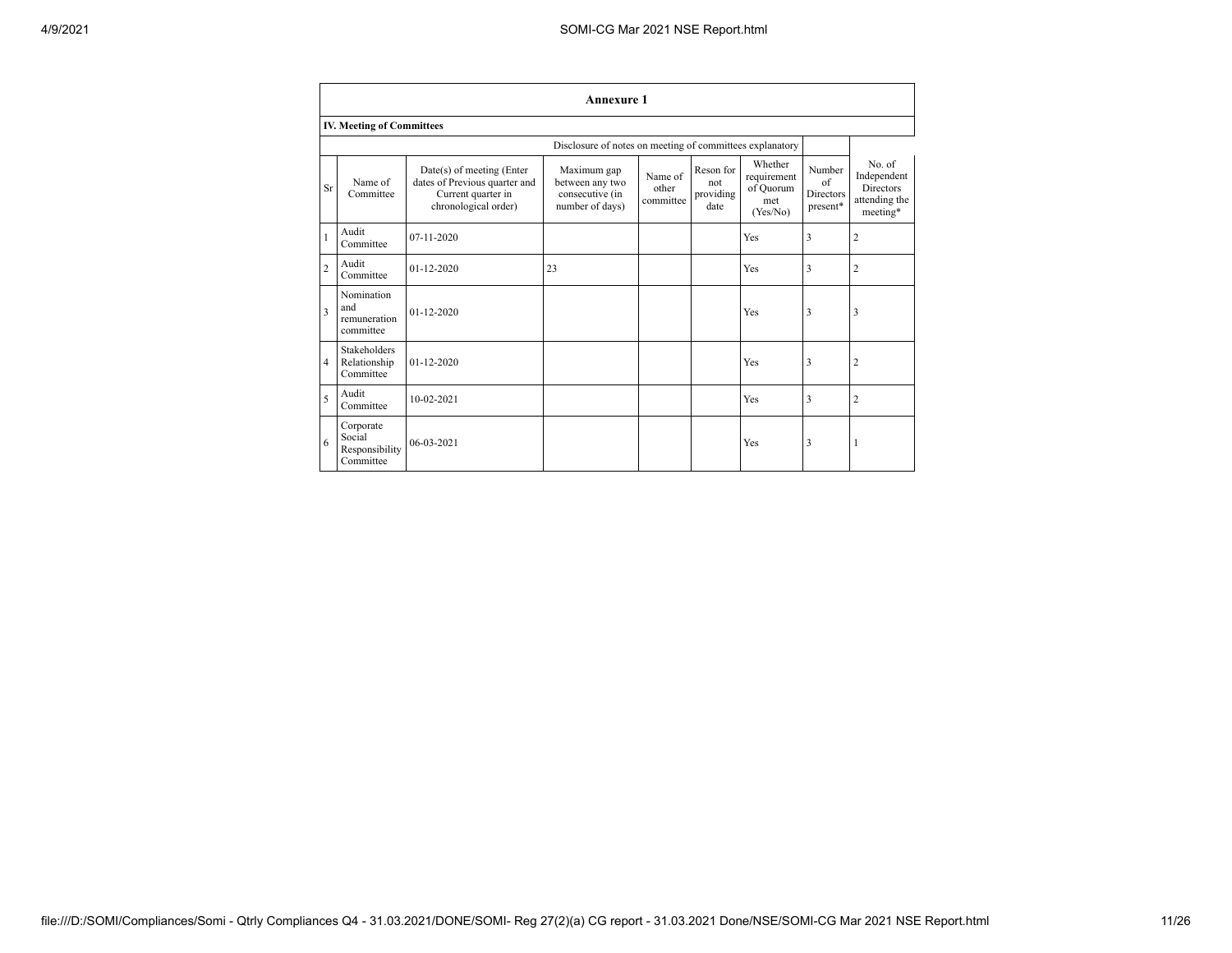|                | <b>Annexure 1</b>                              |                                                                                                          |                                                                      |                               |                                       |                                                        |                                              |                                                                        |  |  |  |  |  |  |
|----------------|------------------------------------------------|----------------------------------------------------------------------------------------------------------|----------------------------------------------------------------------|-------------------------------|---------------------------------------|--------------------------------------------------------|----------------------------------------------|------------------------------------------------------------------------|--|--|--|--|--|--|
|                | <b>IV. Meeting of Committees</b>               |                                                                                                          |                                                                      |                               |                                       |                                                        |                                              |                                                                        |  |  |  |  |  |  |
| Sr             | Name of<br>Committee                           | Date(s) of meeting (Enter<br>dates of Previous quarter and<br>Current quarter in<br>chronological order) | Maximum gap<br>between any two<br>consecutive (in<br>number of days) | Name of<br>other<br>committee | Reson for<br>not<br>providing<br>date | Whether<br>requirement<br>of Ouorum<br>met<br>(Yes/No) | Number<br>of<br><b>Directors</b><br>present* | No. of<br>Independent<br><b>Directors</b><br>attending the<br>meeting* |  |  |  |  |  |  |
| $\overline{7}$ | Nomination<br>and<br>remuneration<br>committee | 06-03-2021                                                                                               |                                                                      |                               |                                       | Yes                                                    | 3                                            | 3                                                                      |  |  |  |  |  |  |
| 8              | Stakeholders<br>Relationship<br>Committee      | 06-03-2021                                                                                               |                                                                      |                               |                                       | Yes                                                    | 3                                            | $\overline{2}$                                                         |  |  |  |  |  |  |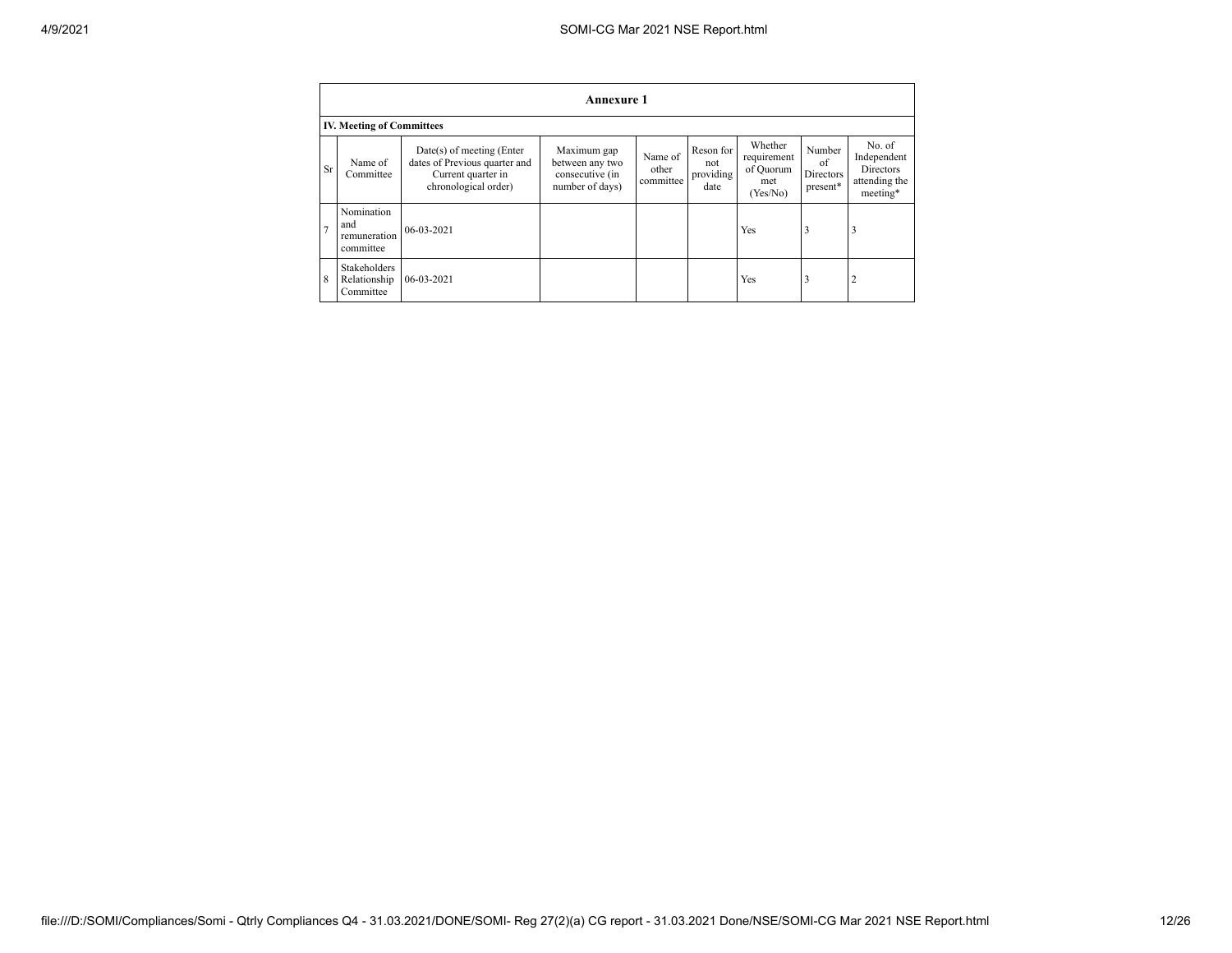|    | Annexure 1                                                                                                |                                  |                                                                    |  |  |  |
|----|-----------------------------------------------------------------------------------------------------------|----------------------------------|--------------------------------------------------------------------|--|--|--|
|    | <b>V. Related Party Transactions</b>                                                                      |                                  |                                                                    |  |  |  |
| Sr | Subject                                                                                                   | Compliance status<br>(Yes/No/NA) | If status is "No" details of non-<br>compliance may be given here. |  |  |  |
|    | Whether prior approval of audit committee obtained                                                        | NA                               |                                                                    |  |  |  |
|    | Whether shareholder approval obtained for material RPT                                                    | NA                               |                                                                    |  |  |  |
|    | Whether details of RPT entered into pursuant to omnibus approval<br>have been reviewed by Audit Committee | Yes                              |                                                                    |  |  |  |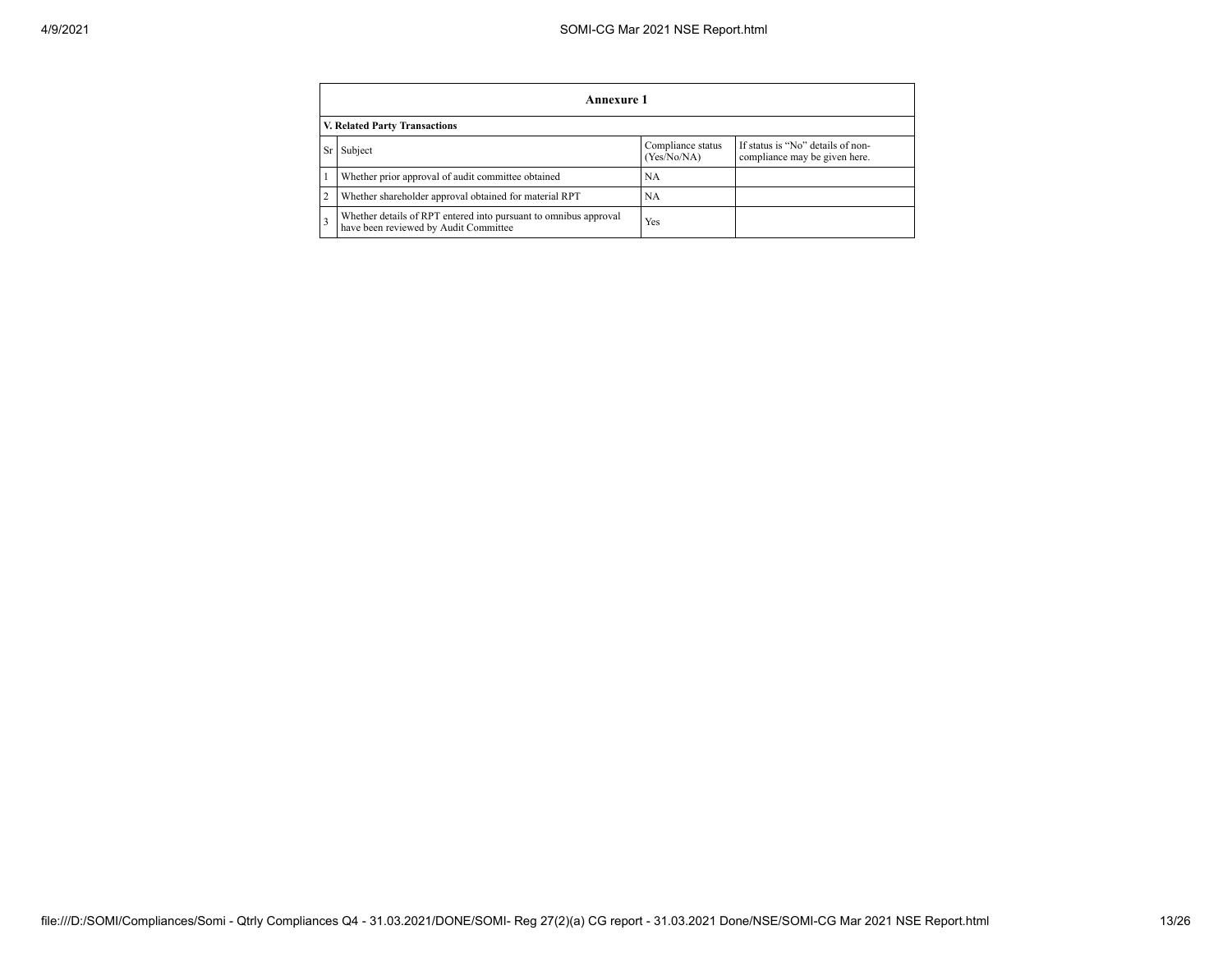|                | <b>Annexure 1</b>                                                                                                                                                                                               |                               |  |  |  |  |
|----------------|-----------------------------------------------------------------------------------------------------------------------------------------------------------------------------------------------------------------|-------------------------------|--|--|--|--|
|                | <b>VI. Affirmations</b>                                                                                                                                                                                         |                               |  |  |  |  |
|                | Sr Subject                                                                                                                                                                                                      | Compliance<br>status (Yes/No) |  |  |  |  |
|                | The composition of Board of Directors is in terms of SEBI (Listing obligations and disclosure requirements)<br>Regulations, 2015                                                                                | Yes                           |  |  |  |  |
| $\overline{c}$ | The composition of the following committees is in terms of SEBI(Listing obligations and disclosure requirements)<br>Regulations, 2015 a. Audit Committee                                                        | Yes                           |  |  |  |  |
| 3              | The composition of the following committees is in terms of SEBI(Listing obligations and disclosure requirements)<br>Regulations, 2015. b. Nomination & remuneration committee                                   | Yes                           |  |  |  |  |
| 4              | The composition of the following committees is in terms of SEBI(Listing obligations and disclosure requirements)<br>Regulations, 2015. c. Stakeholders relationship committee                                   | Yes                           |  |  |  |  |
| 5              | The composition of the following committees is in terms of SEBI(Listing obligations and disclosure requirements)<br>Regulations, 2015. d. Risk management committee (applicable to the top 500 listed entities) | NA                            |  |  |  |  |
| 6              | The committee members have been made aware of their powers, role and responsibilities as specified in SEBI<br>(Listing obligations and disclosure requirements) Regulations, 2015.                              | Yes                           |  |  |  |  |
|                | The meetings of the board of directors and the above committees have been conducted in the manner as specified in<br>SEBI (Listing obligations and disclosure requirements) Regulations, 2015.                  | Yes                           |  |  |  |  |
| 8              | This report and/or the report submitted in the previous quarter has been placed before Board of Directors.                                                                                                      | Yes                           |  |  |  |  |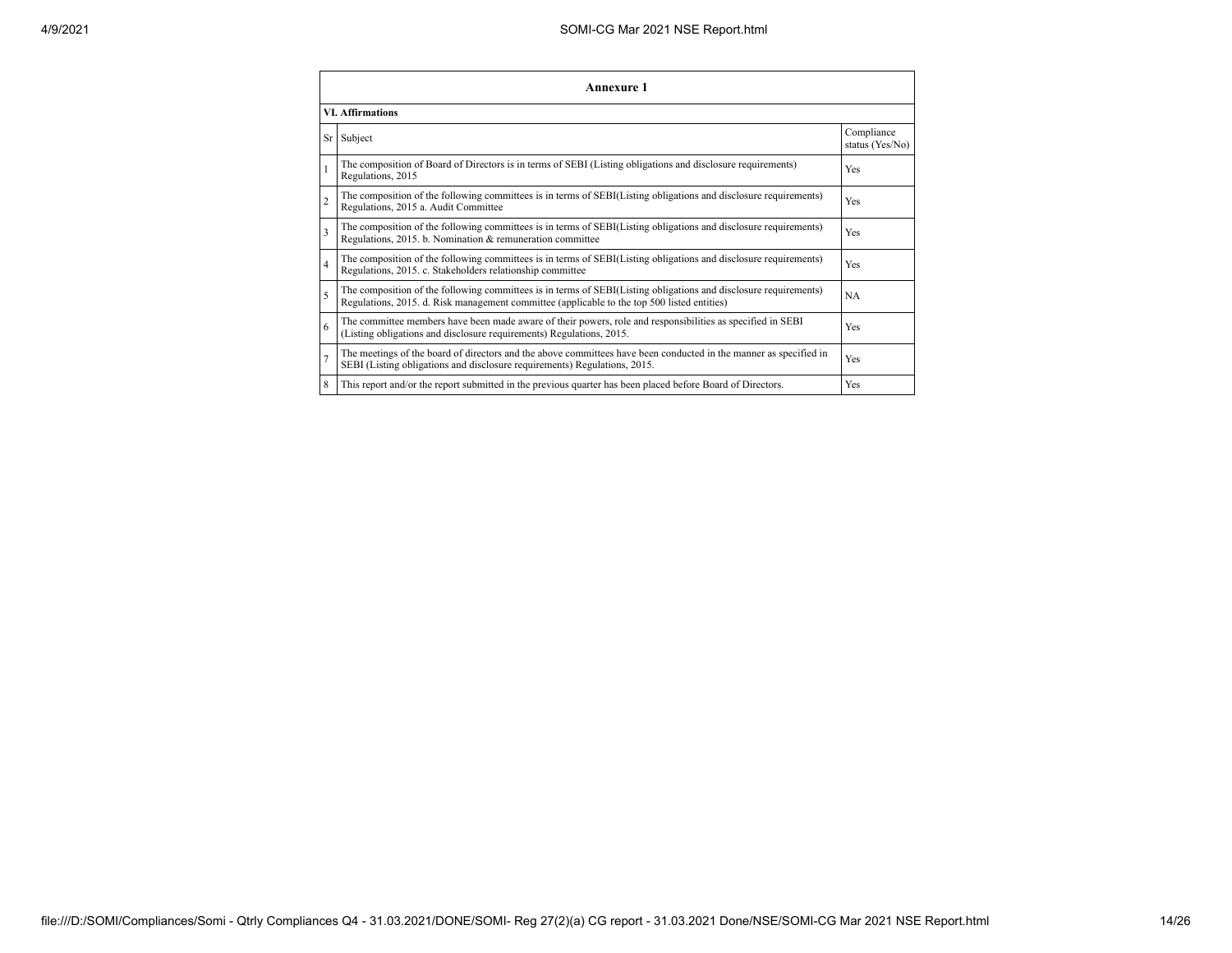## 4/9/2021 SOMI-CG Mar 2021 NSE Report.html

|           |                   | <b>Annexure 1</b>        |
|-----------|-------------------|--------------------------|
| <b>Sr</b> | Subject           | Compliance status        |
|           | Name of signatory | OM PRAKASH BHANSALI      |
|           | Designation       | <b>Managing Director</b> |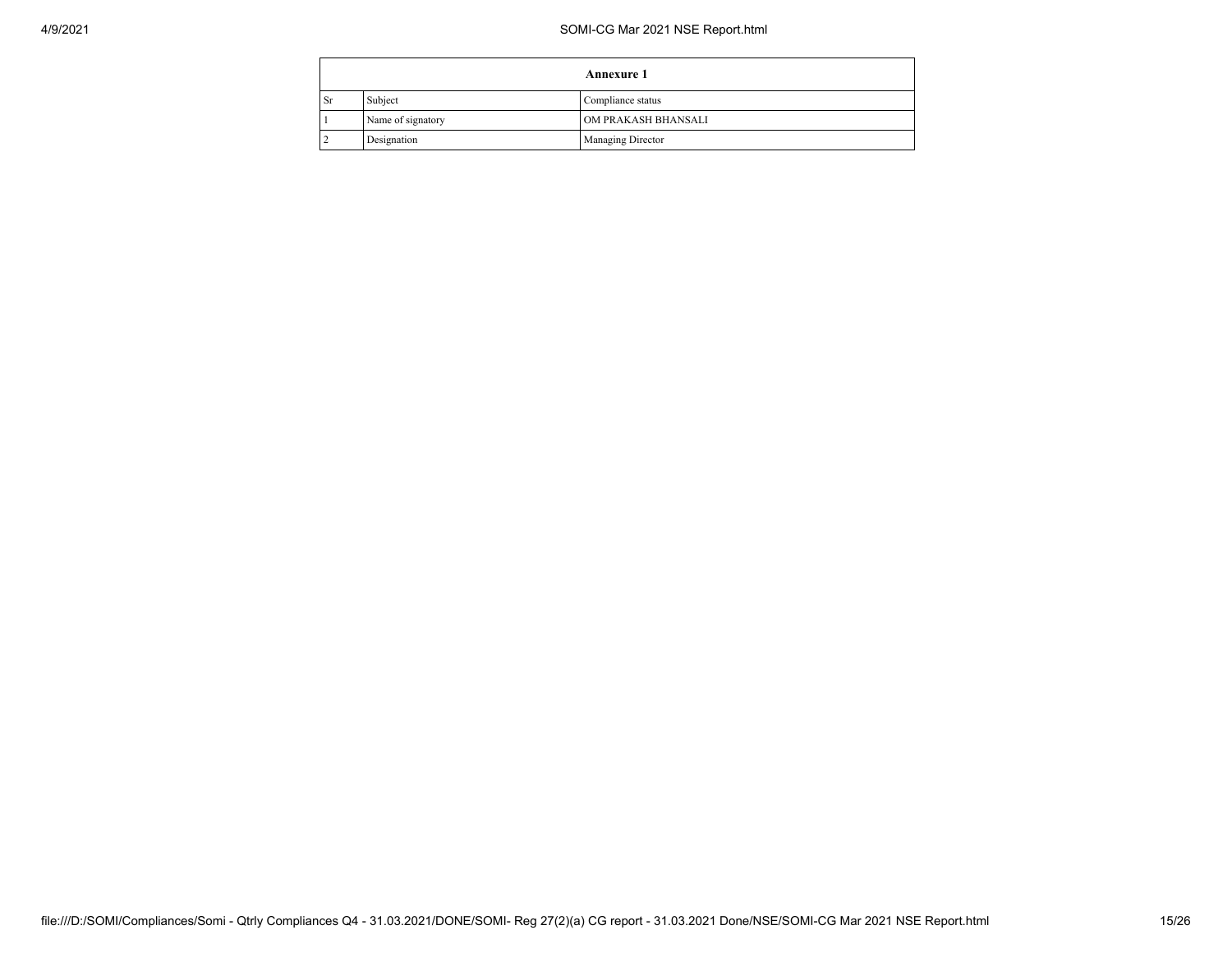|                | <b>Annexure II</b>                                                                                              |                                  |                                                                    |                      |  |  |  |
|----------------|-----------------------------------------------------------------------------------------------------------------|----------------------------------|--------------------------------------------------------------------|----------------------|--|--|--|
|                | Annexure II to be submitted by listed entity at the end of the financial year (for the whole of financial year) |                                  |                                                                    |                      |  |  |  |
|                | I. Disclosure on website in terms of Listing Regulations                                                        |                                  |                                                                    |                      |  |  |  |
|                | Sr Item                                                                                                         | Compliance status<br>(Yes/No/NA) | If status is "No" details of non-<br>compliance may be given here. | Web address          |  |  |  |
|                | Details of business                                                                                             | Yes                              |                                                                    | www.somiinvestor.com |  |  |  |
| $\overline{c}$ | Terms and conditions of appointment of<br>independent directors                                                 | Yes                              |                                                                    | www.somiinvestor.com |  |  |  |
| 3              | Composition of various committees of board<br>of directors                                                      | Yes                              |                                                                    | www.somiinvestor.com |  |  |  |
| 4              | Code of conduct of board of directors and<br>senior management personnel                                        | Yes                              |                                                                    | www.somiinvestor.com |  |  |  |
| 5              | Details of establishment of vigil mechanism/<br>Whistle Blower policy                                           | Yes                              |                                                                    | www.somiinvestor.com |  |  |  |
| 6              | Criteria of making payments to non-<br>executive directors                                                      | Yes                              |                                                                    | www.somiinvestor.com |  |  |  |
| $\overline{7}$ | Policy on dealing with related party<br>transactions                                                            | Yes                              |                                                                    | www.somiinvestor.com |  |  |  |
| 8              | Policy for determining 'material' subsidiaries                                                                  | <b>NA</b>                        |                                                                    |                      |  |  |  |
| $\mathbf Q$    | Details of familiarization programmes<br>imparted to independent directors                                      | Yes                              |                                                                    | www.somiinvestor.com |  |  |  |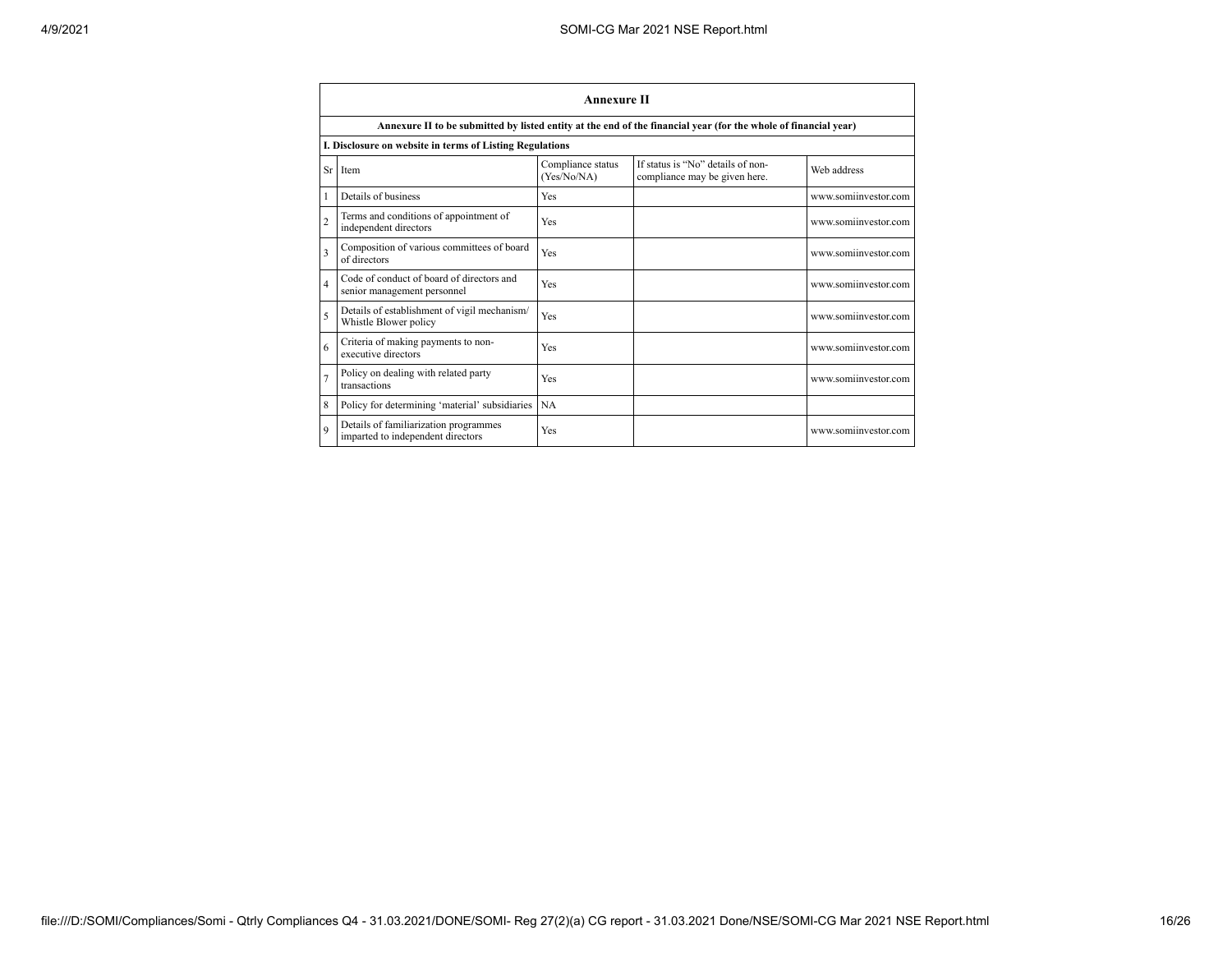|    | <b>Annexure II</b>                                                                                                                                                                              |                                     |                                                                      |                      |  |
|----|-------------------------------------------------------------------------------------------------------------------------------------------------------------------------------------------------|-------------------------------------|----------------------------------------------------------------------|----------------------|--|
|    | Annexure II to be submitted by listed entity at the end of the financial year (for the whole of financial year)                                                                                 |                                     |                                                                      |                      |  |
|    | I. Disclosure on website in terms of Listing Regulations                                                                                                                                        |                                     |                                                                      |                      |  |
| Sr | Item                                                                                                                                                                                            | Compliance<br>status<br>(Yes/No/NA) | If status is "No" details<br>of non-compliance may<br>be given here. | Web address          |  |
| 10 | Contact information of the designated officials of the listed entity<br>who are responsible for assisting and handling investor grievances                                                      | Yes                                 |                                                                      | www.somiinvestor.com |  |
| 11 | email address for grievance redressal and other relevant details                                                                                                                                | Yes                                 |                                                                      | www.somiinvestor.com |  |
| 12 | Financial results                                                                                                                                                                               | Yes                                 |                                                                      | www.somiinvestor.com |  |
| 13 | Shareholding pattern                                                                                                                                                                            | Yes                                 |                                                                      | www.somiinvestor.com |  |
| 14 | Details of agreements entered into with the media companies and/or<br>their associates                                                                                                          | <b>NA</b>                           |                                                                      |                      |  |
|    | Schedule of analyst or institutional investor meet and presentations<br>15 made by the listed entity to analysts or institutional investors<br>simultaneously with submission to stock exchange | <b>NA</b>                           |                                                                      |                      |  |
| 16 | New name and the old name of the listed entity                                                                                                                                                  | <b>NA</b>                           |                                                                      |                      |  |
| 17 | Advertisements as per regulation 47 (1)                                                                                                                                                         | Yes                                 |                                                                      | www.somiinvestor.com |  |
| 18 | Credit rating or revision in credit rating obtained                                                                                                                                             | <b>NA</b>                           |                                                                      |                      |  |
| 19 | Separate audited financial statements of each subsidiary of the<br>listed entity in respect of a relevant financial year                                                                        | <b>NA</b>                           |                                                                      |                      |  |
| 20 | Whether company has provided information under separate section<br>on its website as per Regulation $46(2)$                                                                                     | Yes                                 |                                                                      | www.somiinvestor.com |  |
| 21 | Materiality Policy as per Regulation 30                                                                                                                                                         | Yes                                 |                                                                      | www.somiinvestor.com |  |
| 22 | Dividend Distribution policy as per Regulation 43A (as applicable)                                                                                                                              | <b>NA</b>                           |                                                                      |                      |  |
| 23 | It is certified that these contents on the website of the listed entity<br>are correct                                                                                                          | Yes                                 |                                                                      | www.somiinvestor.com |  |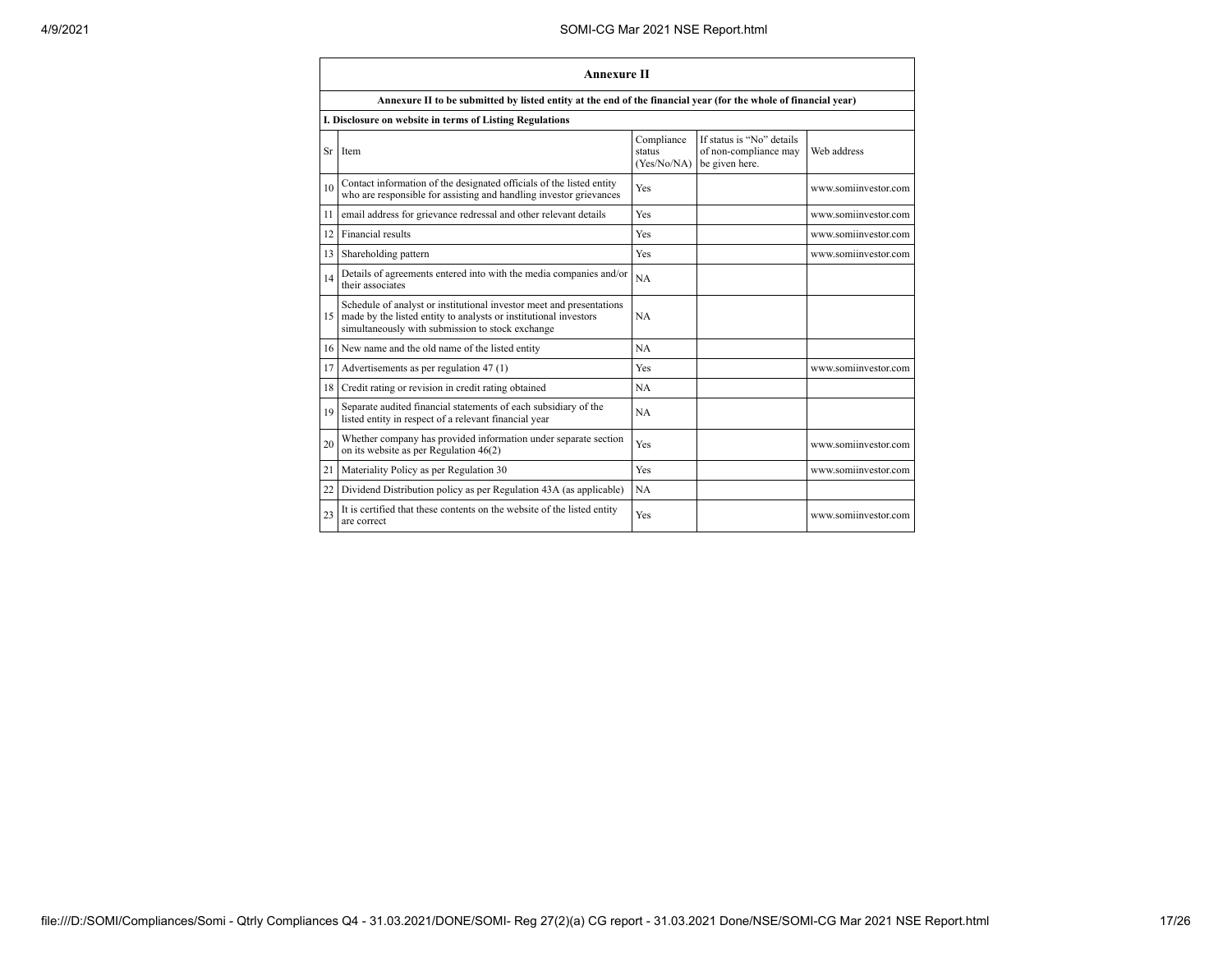|                | <b>Annexure II</b>                                                                                                   |                                   |                                     |                                                                    |  |
|----------------|----------------------------------------------------------------------------------------------------------------------|-----------------------------------|-------------------------------------|--------------------------------------------------------------------|--|
|                | <b>II. Annual Affirmations</b>                                                                                       |                                   |                                     |                                                                    |  |
|                | Sr Particulars                                                                                                       | Regulation<br>Number              | Compliance<br>status<br>(Yes/No/NA) | If status is "No" details of non-<br>compliance may be given here. |  |
| $\mathbf{1}$   | Independent director(s) have been appointed in terms of<br>specified criteria of 'independence' and/or 'eligibility' | 16(1)(b) &<br>25(6)               | Yes                                 |                                                                    |  |
| $\overline{2}$ | Board composition                                                                                                    | $17(1)$ ,<br>$17(1A)$ &<br>17(1B) | Yes                                 |                                                                    |  |
| 3              | Meeting of Board of directors                                                                                        | 17(2)                             | Yes                                 |                                                                    |  |
| $\overline{4}$ | Quorum of Board meeting                                                                                              | 17(2A)                            | Yes                                 |                                                                    |  |
| 5              | Review of Compliance Reports                                                                                         | 17(3)                             | Yes                                 |                                                                    |  |
| 6              | Plans for orderly succession for appointments                                                                        | 17(4)                             | Yes                                 |                                                                    |  |
| $\overline{7}$ | Code of Conduct                                                                                                      | 17(5)                             | Yes                                 |                                                                    |  |
| 8              | Fees/compensation                                                                                                    | 17(6)                             | Yes                                 |                                                                    |  |
| 9              | Minimum Information                                                                                                  | 17(7)                             | Yes                                 |                                                                    |  |
|                | 10 Compliance Certificate                                                                                            | 17(8)                             | Yes                                 |                                                                    |  |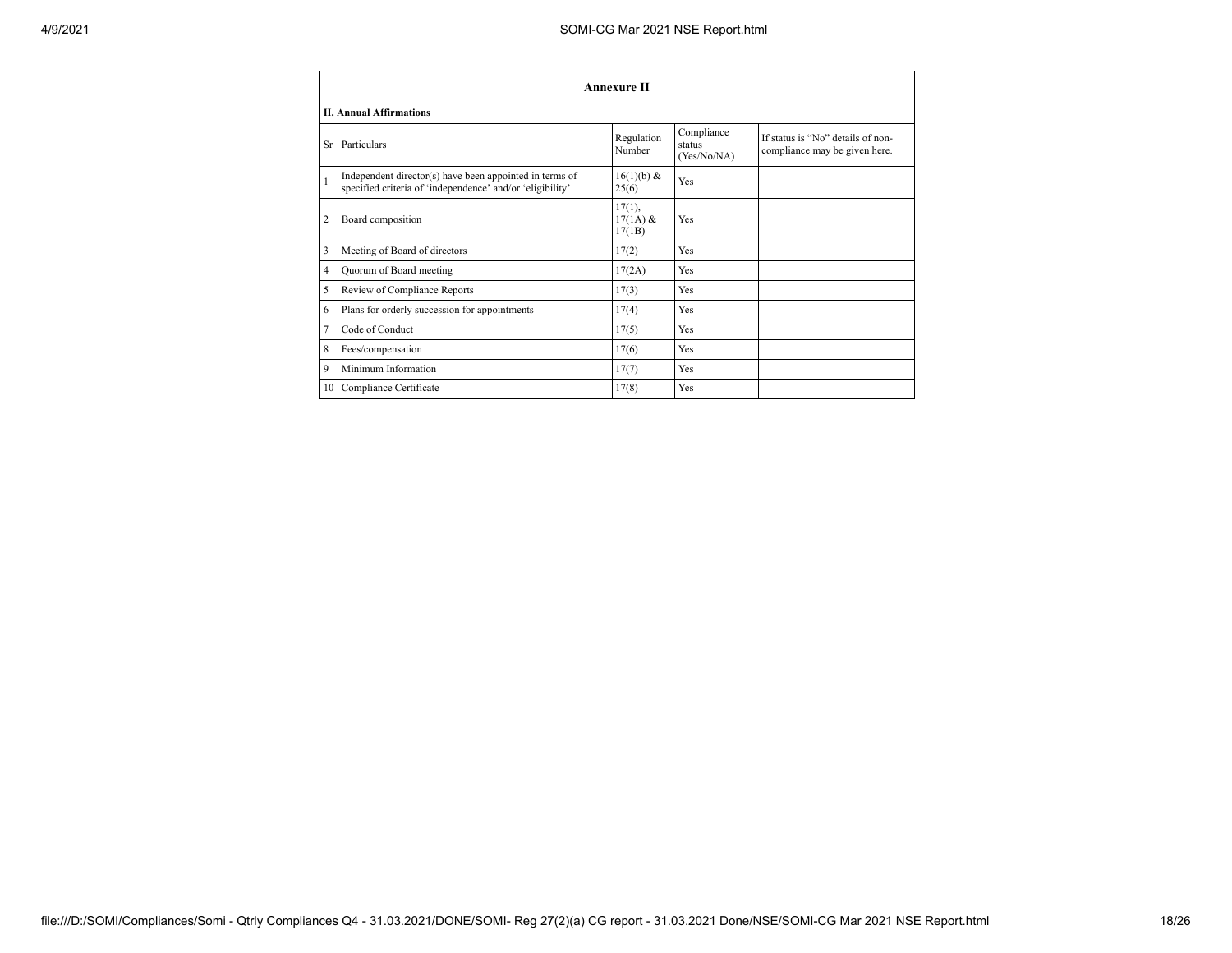|    | <b>Annexure II</b>                                         |                            |                                  |                                                                   |  |  |
|----|------------------------------------------------------------|----------------------------|----------------------------------|-------------------------------------------------------------------|--|--|
|    | <b>II. Annual Affirmations</b>                             |                            |                                  |                                                                   |  |  |
| Sr | Particulars                                                | Regulation<br>Number       | Compliance status<br>(Yes/No/NA) | If status is "No" details of non-compliance<br>may be given here. |  |  |
| 11 | Risk Assessment & Management                               | 17(9)                      | Yes                              |                                                                   |  |  |
| 12 | Performance Evaluation of Independent<br><b>Directors</b>  | 17(10)                     | Yes                              |                                                                   |  |  |
| 13 | Recommendation of Board                                    | 17(11)                     | Yes                              |                                                                   |  |  |
| 14 | Maximum number of Directorships                            | 17A                        | Yes                              |                                                                   |  |  |
| 15 | Composition of Audit Committee                             | 18(1)                      | Yes                              |                                                                   |  |  |
| 16 | Meeting of Audit Committee                                 | 18(2)                      | Yes                              |                                                                   |  |  |
| 17 | Composition of nomination & remuneration<br>committee      | 19(1) & (2)                | Yes                              |                                                                   |  |  |
| 18 | Ouorum of Nomination and Remuneration<br>Committee meeting | 19(2A)                     | Yes                              |                                                                   |  |  |
| 19 | Meeting of Nomination and Remuneration<br>Committee        | 19(3A)                     | Yes                              |                                                                   |  |  |
| 20 | Composition of Stakeholder Relationship<br>Committee       | $20(1), 20(2)$ &<br>20(2A) | Yes                              |                                                                   |  |  |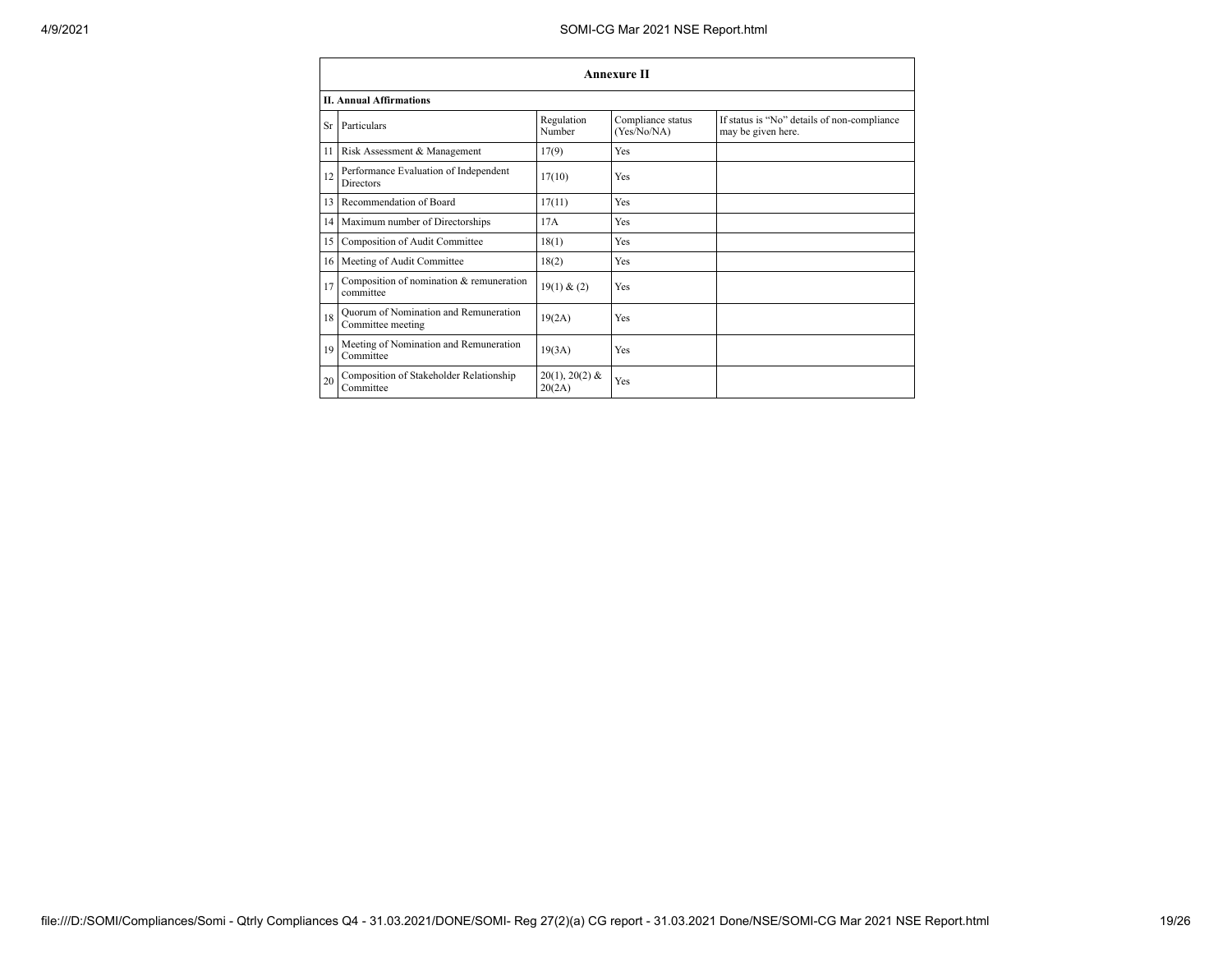|    | <b>Annexure II</b>                                                                     |                                                     |                                  |                                                                    |  |  |
|----|----------------------------------------------------------------------------------------|-----------------------------------------------------|----------------------------------|--------------------------------------------------------------------|--|--|
|    | <b>II. Annual Affirmations</b>                                                         |                                                     |                                  |                                                                    |  |  |
| Sr | Particulars                                                                            | Regulation<br>Number                                | Compliance status<br>(Yes/No/NA) | If status is "No" details of non-<br>compliance may be given here. |  |  |
| 21 | Meeting of Stakeholders Relationship Committee                                         | 20(3A)                                              | Yes                              |                                                                    |  |  |
| 22 | Composition and role of risk management<br>committee                                   | 21(1), (2), (3), (4)                                | <b>NA</b>                        |                                                                    |  |  |
| 23 | Meeting of Risk Management Committee                                                   | 21(3A)                                              | NA                               |                                                                    |  |  |
| 24 | Vigil Mechanism                                                                        | 22                                                  | Yes                              |                                                                    |  |  |
| 25 | Policy for related party Transaction                                                   | $23(1)$ , $(1A)$ , $(5)$ ,<br>$(6)$ , $(7)$ & $(8)$ | Yes                              |                                                                    |  |  |
| 26 | Prior or Omnibus approval of Audit Committee for<br>all related party transactions     | 23(2), (3)                                          | Yes                              |                                                                    |  |  |
| 27 | Approval for material related party transactions                                       | 23(4)                                               | <b>NA</b>                        |                                                                    |  |  |
| 28 | Disclosure of related party transactions on<br>consolidated basis                      | 23(9)                                               | Yes                              |                                                                    |  |  |
| 29 | Composition of Board of Directors of unlisted<br>material Subsidiary                   | 24(1)                                               | <b>NA</b>                        |                                                                    |  |  |
| 30 | Other Corporate Governance requirements with<br>respect to subsidiary of listed entity | 24(2),(3),(4),(5)<br>$\&(6)$                        | NA                               |                                                                    |  |  |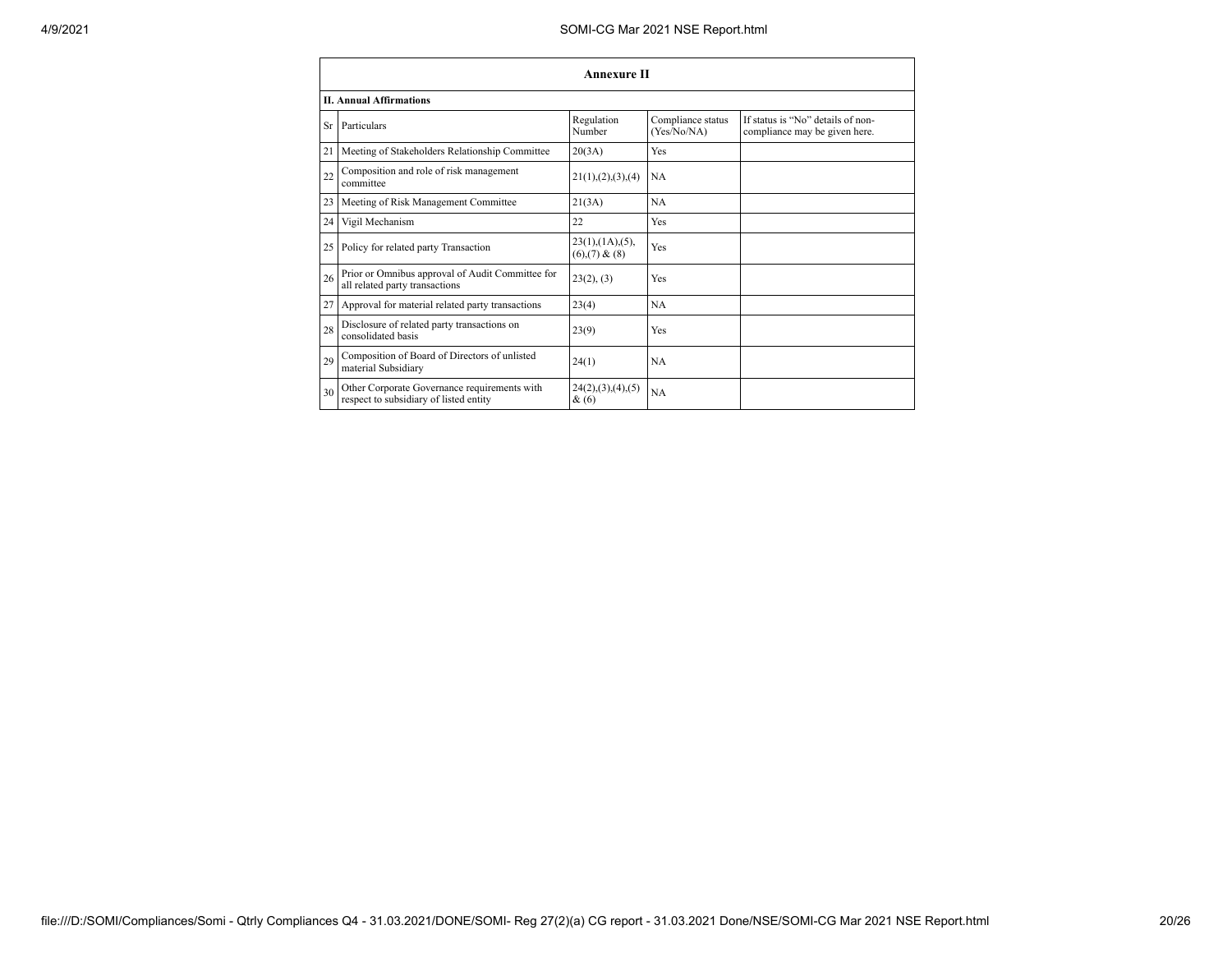|           | <b>Annexure II</b>                                                                                                   |                      |                                     |                                                                    |  |
|-----------|----------------------------------------------------------------------------------------------------------------------|----------------------|-------------------------------------|--------------------------------------------------------------------|--|
|           | <b>II. Annual Affirmations</b>                                                                                       |                      |                                     |                                                                    |  |
| <b>Sr</b> | Particulars                                                                                                          | Regulation<br>Number | Compliance<br>status<br>(Yes/No/NA) | If status is "No" details of non-<br>compliance may be given here. |  |
| 31        | Annual Secretarial Compliance Report                                                                                 | 24(A)                | Yes                                 |                                                                    |  |
| 32        | Alternate Director to Independent Director                                                                           | 25(1)                | NA                                  |                                                                    |  |
| 33        | Maximum Tenure                                                                                                       | 25(2)                | Yes                                 |                                                                    |  |
| 34        | Meeting of independent directors                                                                                     | $25(3)$ &<br>(4)     | Yes                                 |                                                                    |  |
| 35        | Familiarization of independent directors                                                                             | 25(7)                | Yes                                 |                                                                    |  |
| 36        | Declaration from Independent Director                                                                                | $25(8)$ &<br>(9)     | Yes                                 |                                                                    |  |
| 37        | D & O Insurance for Independent Directors                                                                            | 25(10)               | <b>NA</b>                           |                                                                    |  |
| 38        | Memberships in Committees                                                                                            | 26(1)                | Yes                                 |                                                                    |  |
| 39        | Affirmation with compliance to code of conduct from members of<br>Board of Directors and Senior management personnel | 26(3)                | Yes                                 |                                                                    |  |
| 40        | Disclosure of Shareholding by Non-Executive Directors                                                                | 26(4)                | Yes                                 |                                                                    |  |
| 41        | Policy with respect to Obligations of directors and senior<br>management                                             | $26(2)$ &<br>26(5)   | Yes                                 |                                                                    |  |
|           | Any other information to be provided - Add Notes                                                                     |                      |                                     |                                                                    |  |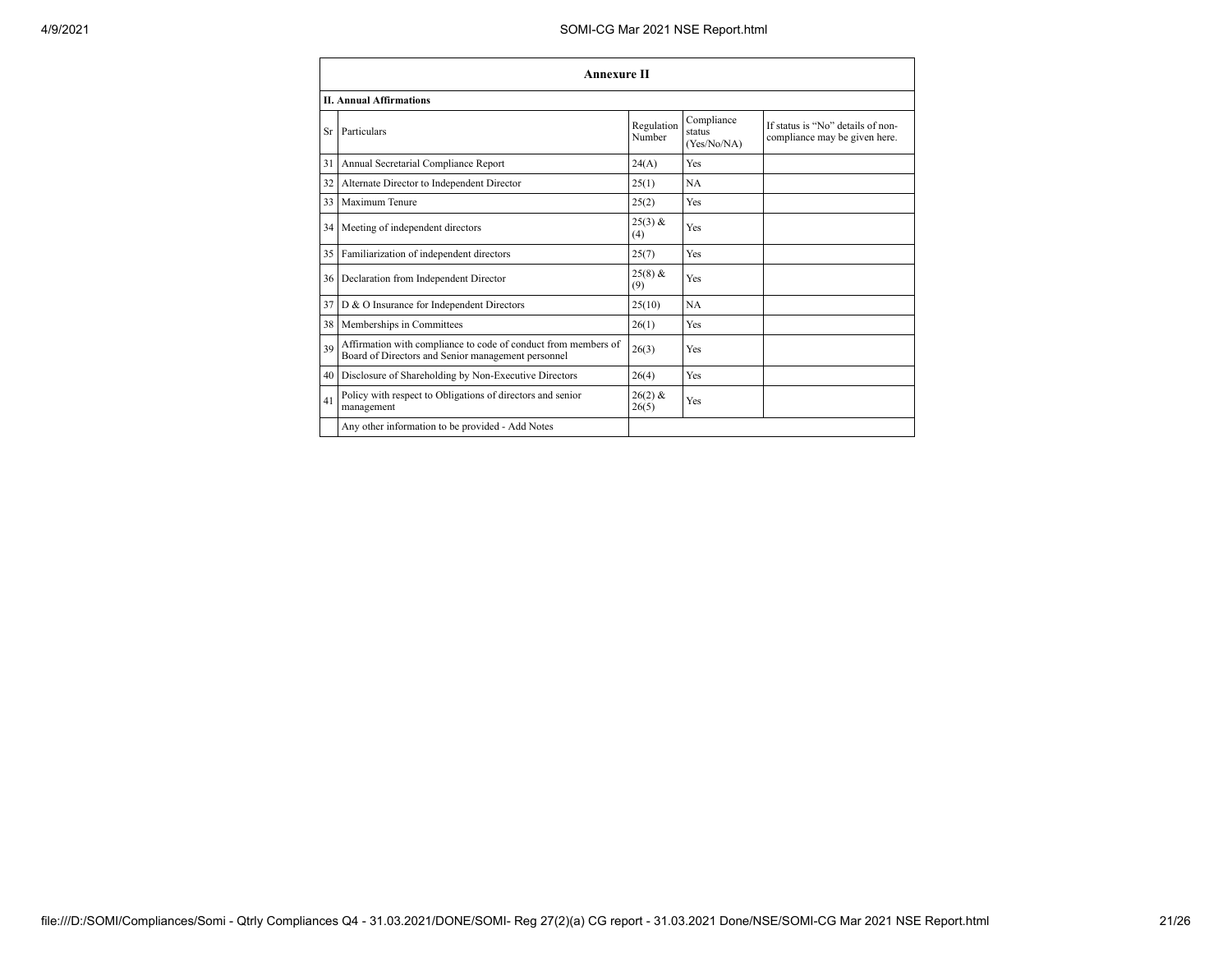$\overline{a}$ 

| <b>Annexure II</b> |                          |  |
|--------------------|--------------------------|--|
| Name of signatory  | OM PRAKASH BHANSALI      |  |
| Designation        | <b>Managing Director</b> |  |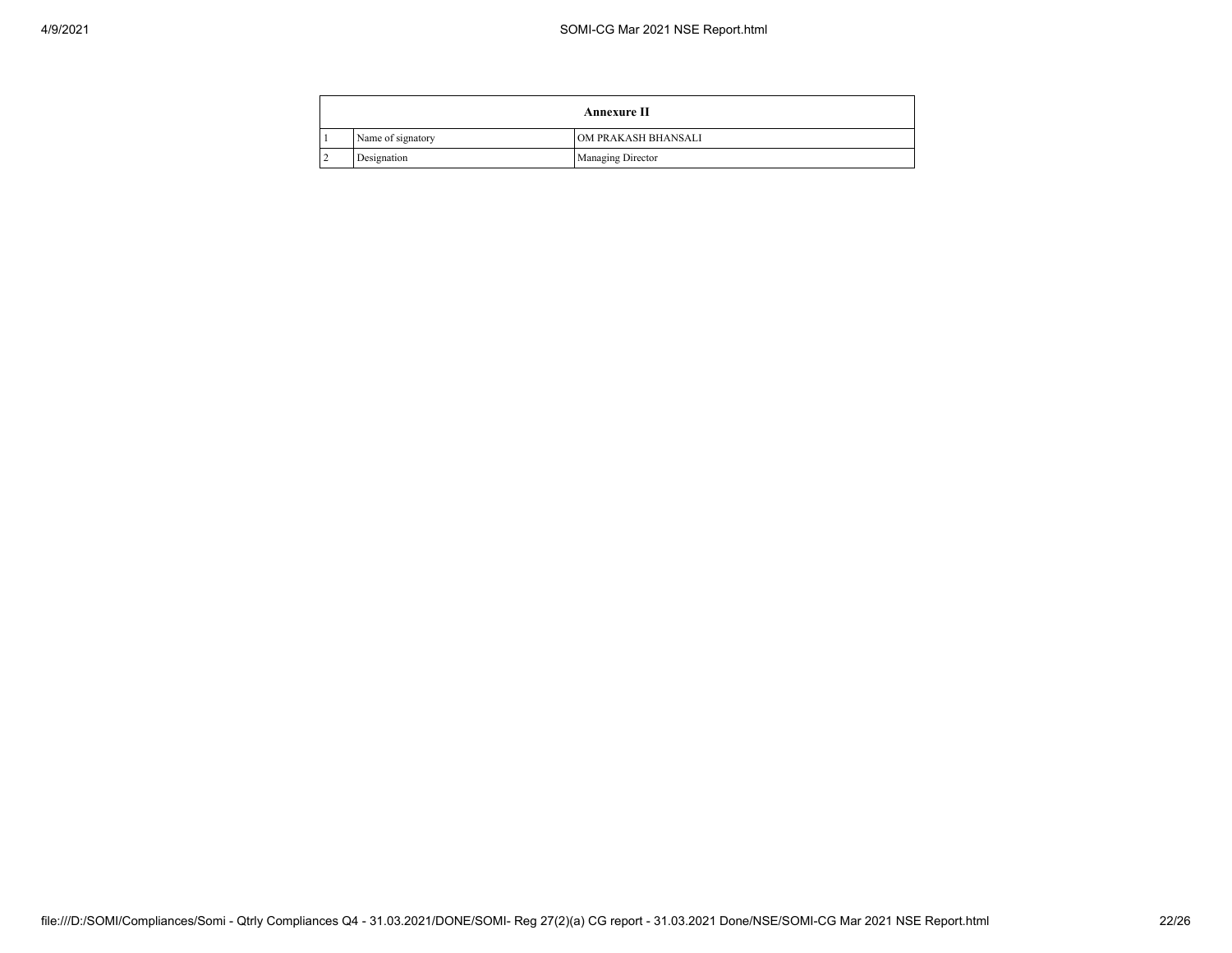|      | Annexure II                                                                                                                                                           |                                         |  |  |  |  |
|------|-----------------------------------------------------------------------------------------------------------------------------------------------------------------------|-----------------------------------------|--|--|--|--|
|      | <b>III.</b> Affirmations                                                                                                                                              |                                         |  |  |  |  |
| Sr I | <b>Particulars</b>                                                                                                                                                    | <b>Compliance status</b><br>(Yes/No/NA) |  |  |  |  |
|      | The Listed Entity has approved Material Subsidiary Policy and the Corporate Governance requirements with<br>respect to subsidiary of Listed Entity have been complied | NA                                      |  |  |  |  |
|      | Any other information to be provided                                                                                                                                  |                                         |  |  |  |  |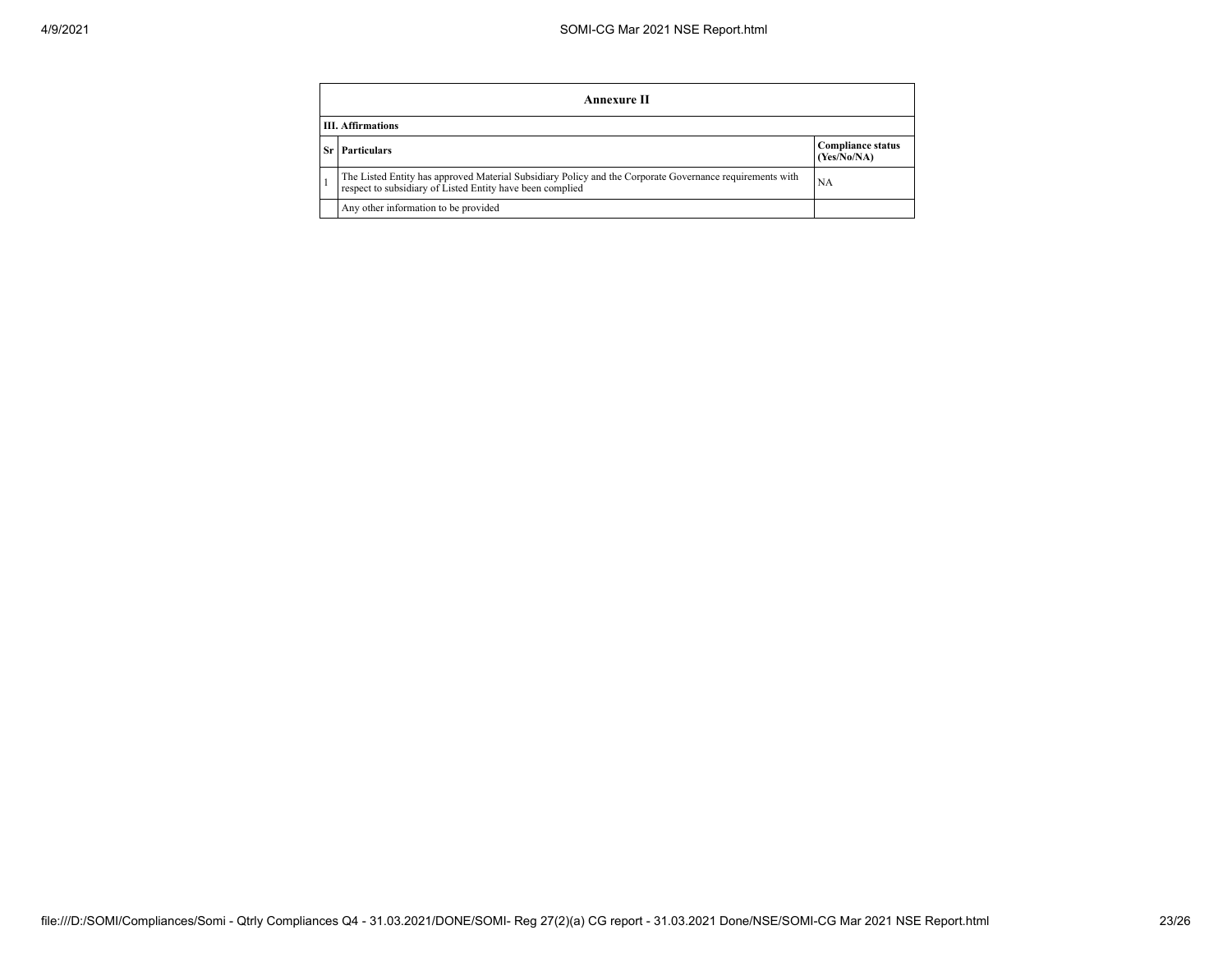$\overline{a}$ 

|   | <b>Annexure II</b> |                          |  |  |
|---|--------------------|--------------------------|--|--|
|   | Name of signatory  | OM PRAKASH BHANSALI      |  |  |
| ∸ | Designation        | <b>Managing Director</b> |  |  |